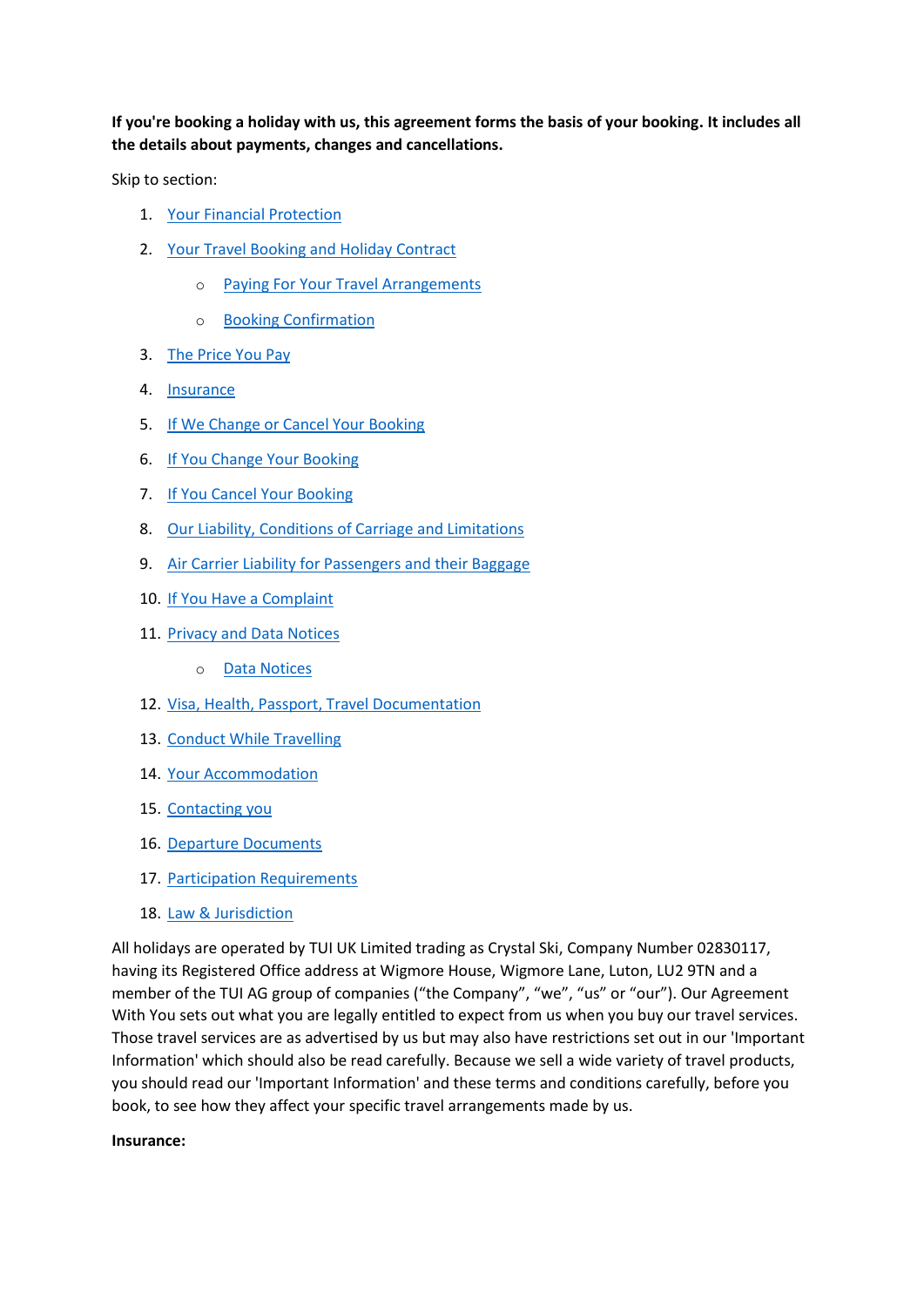**Please Note: Adequate and valid travel insurance is compulsory for all our travellers and it is a condition of accepting your booking that you agree you will have obtained adequate and valid travel insurance. We recommend you take out insurance as soon as your booking is confirmed.**

1. Your Financial Protection

The Package Travel and Linked Travel Arrangements Regulations 2018 require us to provide security for the monies that you pay for the package holidays booked from us and for your repatriation in the event of our insolvency.

We will provide you with financial protection for any ATOL protected flight or flight inclusive holiday that you buy from us by way of our Air Travel Organiser's Licence number 2524, administered by the Civil Aviation Authority, Gatwick Airport South, West Sussex, RH6 0YR, UK, telephone [0333 103 6350,](tel:+443331036350) email [claims@caa.co.uk](mailto:claims@caa.co.uk) ('CAA'). Calls from UK landlines cost the standard rate, but from mobiles may be higher. Check with your network provider. When you buy an ATOL protected flight or flight inclusive package from us you will receive an ATOL Certificate. This lists what is financially protected, where you can get information on what this means for you and who to contact if things go wrong.

We, or the suppliers identified on your ATOL Certificate, will provide you with the services listed on the ATOL Certificate (or a suitable alternative). In some cases, where neither we nor the supplier are able to do so for reasons of insolvency, an alternative ATOL holder may provide you with the services you have bought or a suitable alternative (at no extra cost to you). You agree to accept that in those circumstances the alternative ATOL holder will perform those obligations and you agree to pay any money outstanding to be paid by you under your contract to that alternative ATOL holder. However, you also agree that in some cases it will not be possible to appoint an alternative ATOL holder, in which case you will be entitled to make a claim under the ATOL scheme (or your credit card issuer where applicable).

If we, or the suppliers identified on your ATOL Certificate, are unable to provide the services listed (or a suitable alternative, through an alternative ATOL holder or otherwise) for reasons of insolvency, the Trustees of the Air Travel Trust may make a payment to (or confer a benefit on) you under the ATOL scheme. You agree that in return for such a payment or benefit you assign absolutely to those Trustees any claim which you have or may have arising out of or relating to the non-provision of the services, including any claim against us, the travel agent (or your credit card issuer where applicable). You also agree that any such claims may be re-assigned to another body, if that other body has paid sums you have claimed under the ATOL scheme.

The price of your holiday includes the amount of £2.50 per person as part of the ATOL Protection Contribution (APC) we pay to the CAA. This charge is included in our advertised prices.

When you buy an ATOL protected flight or flight inclusive package, all money accepted from you by a travel agent acting as our agent is held by that agent on behalf of and for the benefit of the Trustees of the Air Travel Trust at all times, but subject to the agent's obligation to pay it to us for so long as we do not fail. If we do fail, any money held at that time by the agent, or subsequently accepted from you by the agent, is and continues to be held by that agent on behalf of and for the benefit of the Trustees of the Air Travel Trust without any obligation to pay that money to us.

When you buy arrangements other than an ATOL protected flight or flight inclusive holiday, all money accepted from you by a travel agent acting as our agent is held by that agent on our behalf at all times.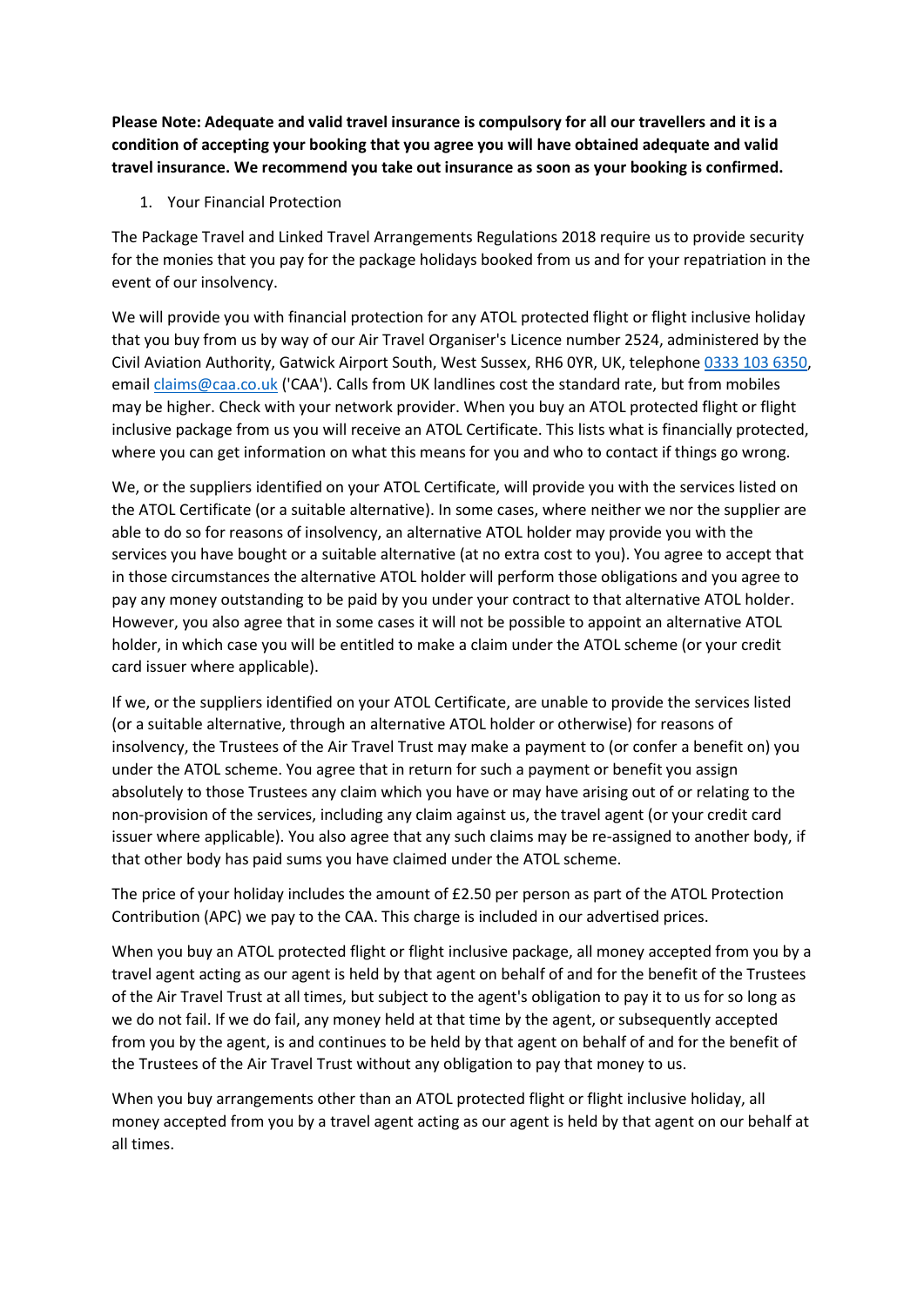We will provide you with financial protection for any package holidays you buy from us that do not include travel by air by way of a bond held by ABTA, 30 Park Street, London, SE1 9EQ, Tel: [020 3758](tel:+442037588779)  [8779,](tel:+442037588779) [consumerprotection@abta.co.uk.](mailto:consumerprotection@abta.co.uk) Calls from UK landlines cost the standard rate, but from mobiles may be higher. Check with your network provider. For further information, visit the ABTA website at [www.abta.com.](http://www.abta.com/)

If you book arrangements other than an ATOL protected flight or a package holiday, the financial protection referred to above does not apply.

We are a Member of ABTA, membership number V5126. We are obliged to maintain a high standard of service to you by ABTA's Code of Conduct.

2. Your Travel Booking and Holiday Contract

To make a booking you can contact us in several ways; directly over the telephone, via our website at [www.crystalski.co.uk](https://www.crystalski.co.uk/) or through an approved Travel Agent. Whether you book alone or as a group, we will only deal with the lead booking name in all subsequent correspondence, including changes, amendments and cancellations. You must be 18 years old and possess the legal capacity and authority to book as the lead name and travel on holidays with us and take up the offers advertised by us if they are still available. The lead name is responsible for ensuring the accuracy of the personal details or any other information supplied in respect of yourself and any other person travelling on the booking and for passing on any information regarding the booking or any changes made in relation thereto, to all persons travelling on such booking, including but not limited to information on schedule changes or copies of booking confirmations. Any person who is under 18 years old must be accompanied by an adult on his or her journey. There may be other restrictions and conditions on some offers, but these are explained in the details of those offers.

It is essential that you ascertain whether or not you can obtain relevant visas and inoculations before making your booking. We cannot accept any liability for tickets lost in the post. Departure Documents may be in paper or email form depending on your chosen holiday. If requested in the Departure Documents or locally provided holiday information, you must reconfirm the reservations, timings and check-in details of your flight with the airline concerned at least 72 hours before departure. This applies to your outward flight and to your return flight. If you miss a flight or suffer any disruption as a result of not following our instructions as to reconfirmation we will have no liability to you.

For those holidays where an additional local payment is required this will be confirmed to you. A local payment is a portion of the holiday cost which must be paid directly to the local representative as instructed. If the price of your holiday includes a local payment this must be paid in the currency specified. Please note that your tour price will not be considered to have been paid in full until the local payment has been made. Tourist taxes, resort fees or similar that are charged locally may be implemented or changed without prior warning. We do not accept responsibility for these costs, which must be paid by you and are not included within your holiday price.

Your personal safety is of paramount importance to us and therefore it is imperative that you advise us at the time of booking of any condition, medical or otherwise, that might affect your or other people's enjoyment of the trip.

It is a condition of your booking that you and all members of your party provide certain information that may be sent to governmental authorities and border control and security agencies for the purpose of security and counter terrorism. This is known as Passenger Name records (PNR) or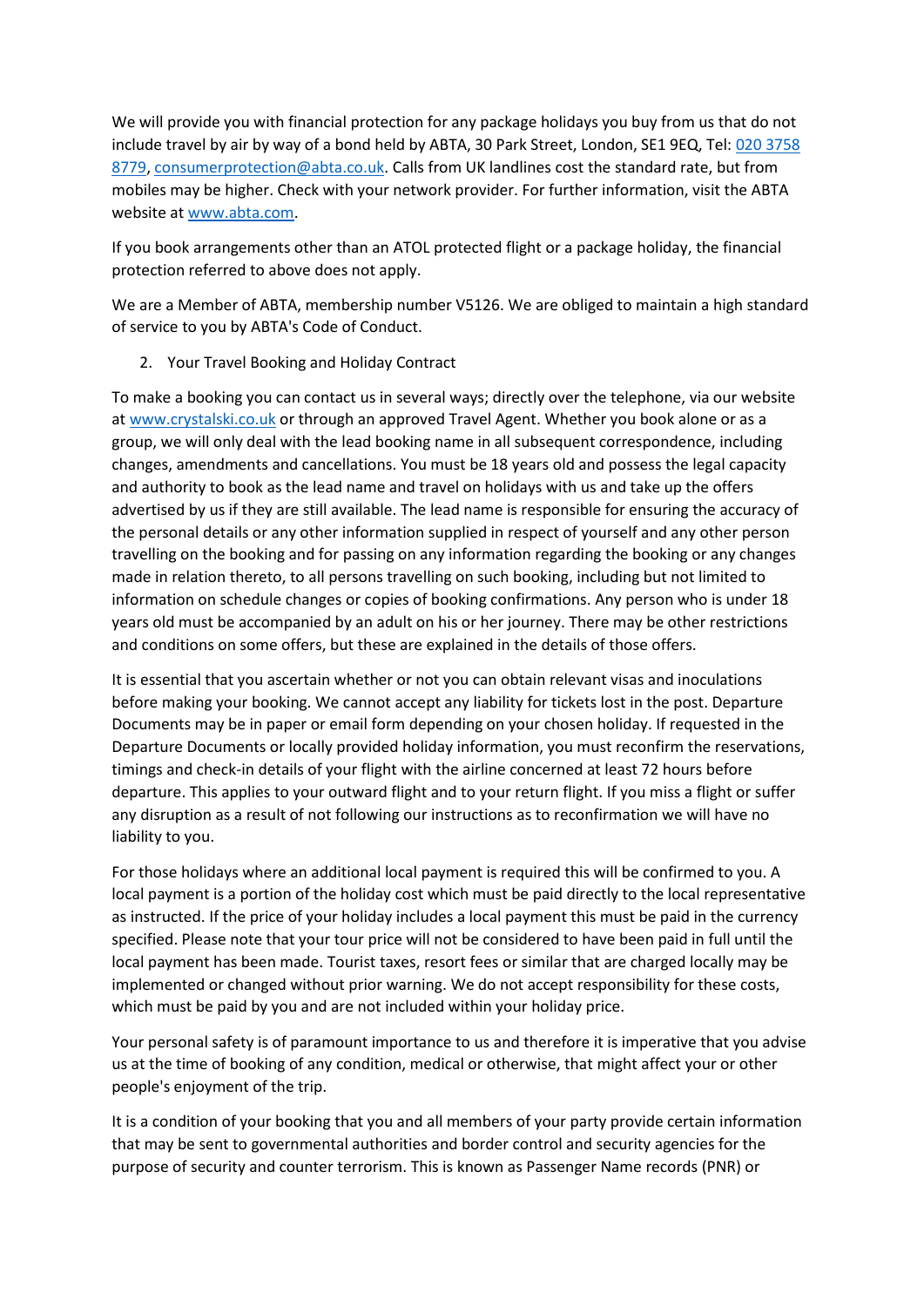Advance Passenger Information, sometimes known as APIS. For the United Kingdom, it may be referred to as 'E-Borders'. The information you must provide will include, but not be limited to, full name – as shown in your pass- port or travel document, gender, date of birth, travel document type, number, country of issue and expiry date, and for travel to the U.S., your country of residence and the address for your first night's stay. You must provide this information to the airline between 6 months and 24 hours before departure.

In addition, if your holiday includes a flight, you are also responsible for (a) notifying us prior to the time of booking of any personal circumstances and needs pertaining to a person included in the booking including, without limitation, whether any such person is not self reliant or is a person with reduced mobility - for example if you, or a member of your party, have difficulty in walking 500 metres; and (b) notifying us at any time from the time of booking until 48 hours prior to the flight's departure by calling our call centre if any person travelling on the booking has ceased to be self reliant or a person with reduced mobility or if a person previously reported to be with reduced mobility or as not being self reliant does no longer fall into either category.

## **Paying For Your Travel Arrangements**

You will be required to pay a deposit to us for each person when you book unless this is within twelve weeks of departure when the full amount for the booking is payable. The deposit amount will be specified by us or your travel agent when your booking is made. If it is not specified then it will be the amount that we ask you to pay when you book, even if this is 100% of the holiday price. If you pay less than the deposit under a low deposit booking scheme, then this is only part of the deposit referred to in this paragraph. You may also be required to pay for any non-transferable and nonrefundable items such as special air fares, and any other applicable supplements due at the time of booking. Some airfares are booked at especially competitive rates to which airlines may attach severe restrictions. You may be asked to pay for these in full at the time of booking and they may be non-refundable in the event of cancellation. Details will be given at the time of booking. The remaining balance will be due on cancellation or date specified at time of booking or on your Confirmation Invoice.

Within two weeks of booking, we will send you a Confirmation Invoice showing how much you owe us. You must pay the amount on the last Invoice issued by us, at least twelve weeks before you go on holiday. If you don't, we reserve the right to treat your booking as cancelled and to charge you a cancellation charge up to 100% of the total on that last Invoice, in accordance with the scale in [section 7.](https://www.crystalski.co.uk/our-policies/terms-and-conditions/holiday-agreements/#you-cancel-your-booking)

If you pay money for your booking to a travel agent appointed by us, they will hold that money as our agent from the time they receive it until they pay the money to us. Telephone bookings may incur an additional charge, check at time of booking.

There are no charges for payment by credit card or debit card.

Please note: Cheques are acceptable as long as they are received by the due date. If a cheque payment is received after the due date, this may be returned to you in exchange for a banker's draft, bank transfer or card payment. Cheques and banker's drafts must be made payable to TUI UK Limited and sent to: Crystal Ski Finance, Wigmore House, Wigmore Lane, Luton, Bedfordshire, LU2 9TN. Please ensure that you write your Booking Reference number on the reverse of your banker's draft.

# **Booking Confirmation**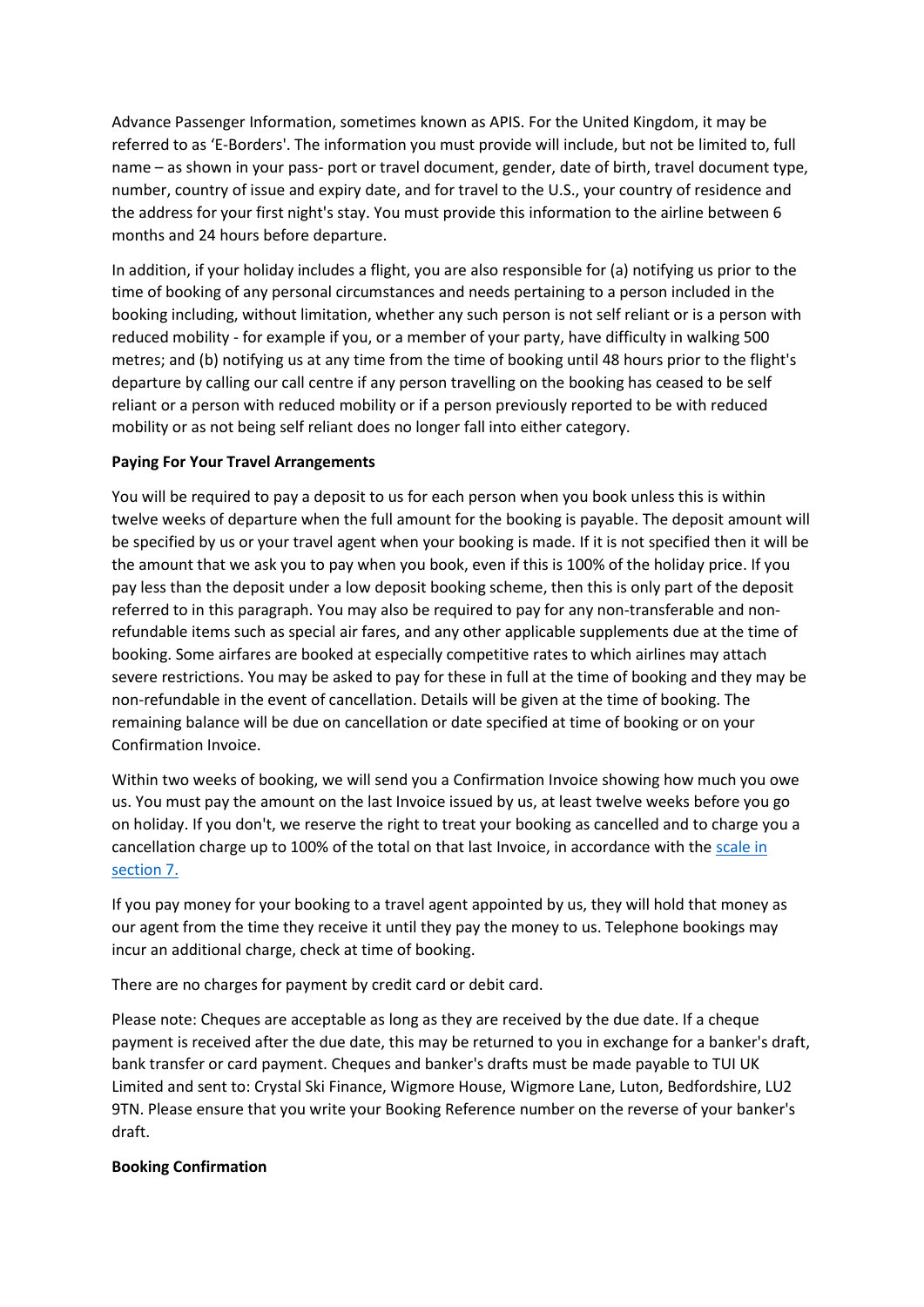When you or (if you are booking through a travel agent) your travel agent ask for your booking to be confirmed, if we accept your booking, we will issue a Confirmation Invoice. A contract will exist between us from the date we issue the Confirmation Invoice or if you book within 7 days of departure the contract will exist when we accept your deposit payment. We may not be able to confirm some of our ground arrangements straight away (e.g. bespoke accommodation, tours etc). In these instances we may issue a Confirmation Invoice.

However, a contract for arrangements that have not been confirmed on that invoice will only be made when we have sent you written confirmation that those additional arrangements have been completed. If there is any change to any of the details discussed at the time of booking, before the Confirmation Invoice is issued, we will notify you promptly of any new or changed details, including a change to the total price (if any). If any detail on the Confirmation Invoice is not correct tell us or your travel agent immediately. If there is an obvious error on the Confirmation Invoice we reserve the right to correct it as soon as we become aware of it, but we will do this within 7 days of issuing the Confirmation Invoice or, if your departure is within 7 days, no later than 24 hours before you go. If any of these changes are not acceptable then you will be entitled to a full refund.

When you receive the Booking Confirmation and Invoice and your Departure Documents please check the details carefully and inform us immediately if anything is incorrect. Names on travel documents must exactly match those in your passports. Unless we are responsible for the mistake, we will not accept liability if an airline or other supplier refuses boarding because the name(s) shown in your passport differ from those on your ticket. Travel documents will be sent or emailed to you (to the address given to us by the lead name at the time of booking) approximately two weeks before your departure, and will not be issued unless payment of the due balance has been received and any cheques have cleared. Bookings made 14 days or less before departure incur a £15 per person administration charge and tickets will not be sent out by post but will more than likely have to be collected at the airport on the day of departure.

The combination of travel services offered to you is a package within the meaning of the Package Travel and Linked Travel Arrangements Regulations 2018.

Therefore, you will benefit from all EU rights applying to packages. We will be responsible for the proper performance of all the travel services included in the package.

3. The Price You Pay

All guide prices we advertise are accurate at the date published, but we reserve the right to change any of those prices from time to time. Prices include a cost for fuel that was estimated at the date of this publication. Prices on our website are updated regularly and can go up or down. In the unlikely event of an administrative error leading to an incorrect price being displayed, we reserve the right to correct it. Offers are not combinable unless expressly stated and may be withdrawn at any time. All quotations are provisional until confirmed in writing on your Booking Confirmation and Invoice. Before you make a booking we will give you the up-to-date price of your chosen holiday including the cost of any supplements, upgrades or additional facilities which you have requested. We reserve the right to increase the price of your holiday after you have booked but no later than 20 days of your departure date stipulated and will forward an Amendment Invoice reflecting any changes made and will provide you with justification and a calculation of how the increase has been calculated. After a Confirmation Invoice has been sent to you, any increase to your holiday price will only be as the result of the direct consequences of changes in: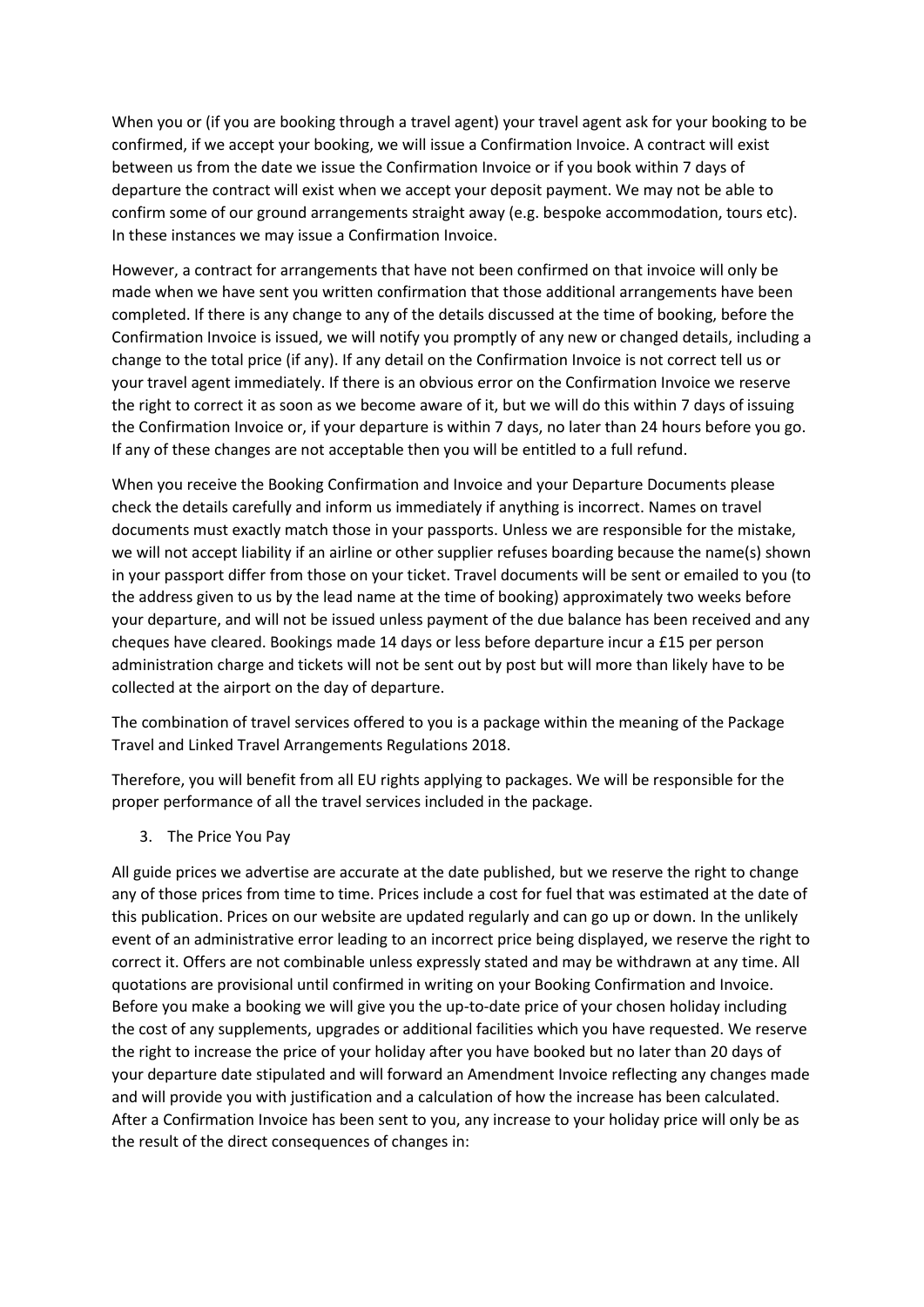- 1. the price of the carriage of passengers resulting from the cost of fuel or other power sources;
- 2. the level of taxes or fees on the travel services included in the package travel contract imposed by third parties including tourist taxes, landing taxes or embarkation or disembarkation fees at ports and airports; and
- 3. the exchange rates relevant to the package.

An administration charge and any relevant travel agent's commission is included within these amounts.

If any of the costs detailed above decrease before your departure date, you will be entitled to a price reduction and will receive a refund of the amount due less any administrative expenses we have incurred.

We will absorb and you will not be charged for any increase equivalent to 2% of the price of your travel arrangements, which excludes insurance premiums, Net Cost Charges and any amendment charges. You will be charged for the amount over and above that, plus any administrative expenses together with an amount to cover agents' commission.

If an increase is more than 8% of the price of your travel arrangements, you may either accept a replacement holiday from us of equivalent or similar standard and price (at the date of the change) if we are able to offer you one or you may cancel your holiday booking and receive a full refund, except for any amendment charges.

Should you decide to cancel for this reason, you must exercise your right to do so within 14 days from the issue date printed on your final invoice. If any change in our costs would cause a reduction in your holiday price, we will not make refunds of amounts less than 2% of the price of your travel arrangements, which excludes insurance premiums, Net Cost Charges and any amendment charges, but we will refund in full amounts exceeding such 2%, less any administrative expenses we have incurred. However, please note that travel arrangements are not always purchased in local currency and some apparent changes have no impact on the price of your travel due to contractual and other protection in place.

In all cases, we will only consider an appropriate refund of insurance premiums paid if you can show that you are unable to transfer or reuse your policy.

Dates and itineraries shown for tours are indicative only and subject to change. Air Passenger Duty "APD", which is payable by all passengers departing from UK airports, is included in the price of your holiday/flight ticket. Children under 12 (under 16 from March 2016) are exempt when travelling in economy class. The price of your holiday will include APD for an economy seat. If you upgrade to a premium cabin this will be included in the upgrade cost. In view of the current volatility of world oil prices, a fuel supplement may be added to the price of your holiday at the time of booking.

4. Insurance

Adequate and valid travel insurance for your chosen itinerary is compulsory for all travellers and it is a condition of accepting your booking that you agree you will have obtained adequate and valid travel insurance. We recommend you take out insurance as soon as your booking is confirmed. You are strongly advised to insure yourself against any possible risk that may occur and in particular to ensure that you have sufficient insurance in respect of dependent relatives and force majeure events. You are required to carry proof of insurance with you and produce it if reasonably requested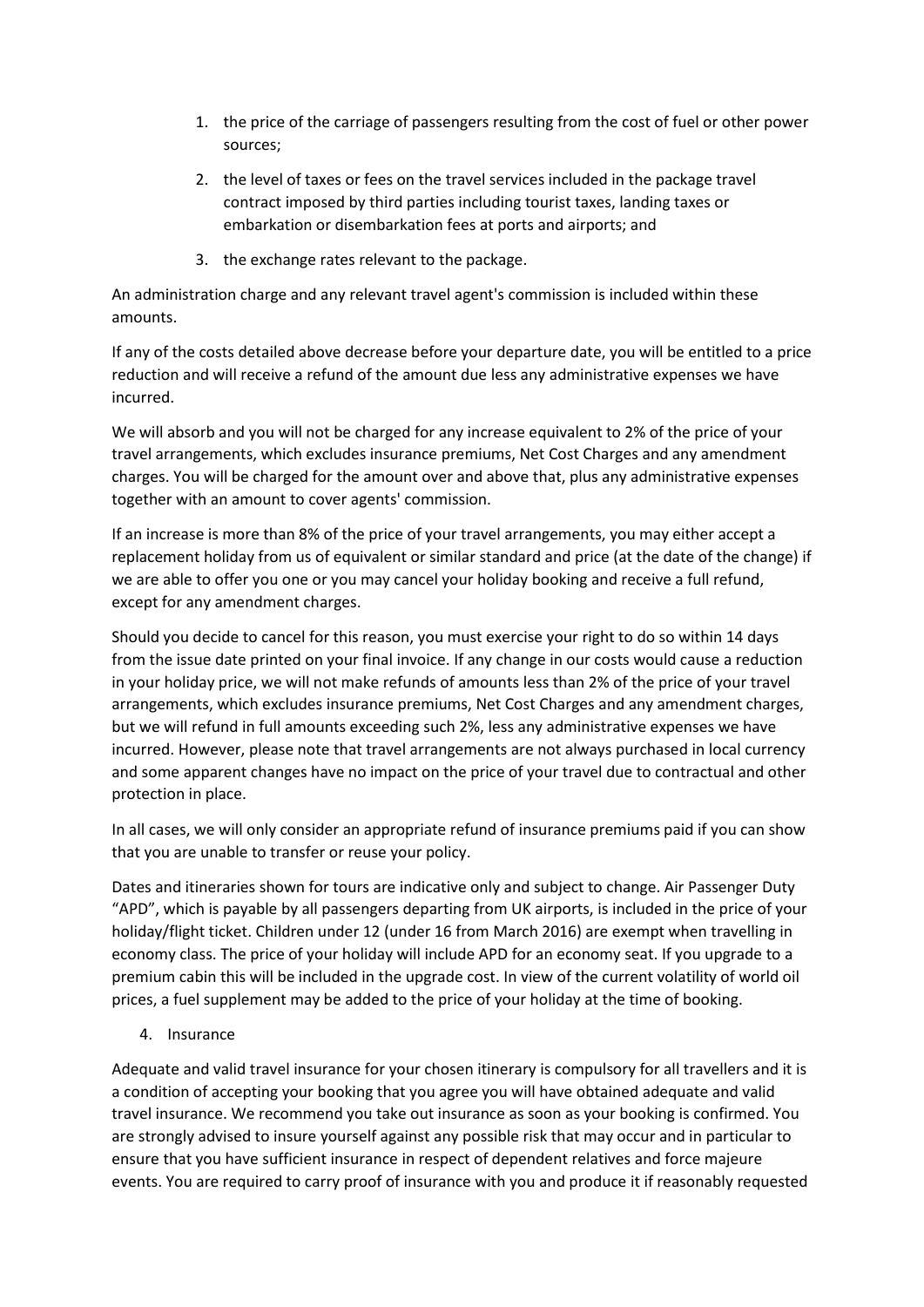by Company employees or suppliers. You must ensure that there are no exclusion clauses which limit cover for the type of activities included, or the altitudes attained, in your holiday.

Our representative abroad has the right to see the policy so that appropriate advice and assistance can be given. Clients in breach of this condition will be deemed to have indemnified the Company for any loss incurred by the Company as a result of such breach and such costs will be redeemable from them.

5. If We Change or Cancel Your Booking

We reserve the right to cancel your booking or change any of the facilities, services or prices described in our brochures or website. We will endeavour to advise you of any changes known at the time of booking.

We plan the arrangements for your holiday many months in advance and may occasionally have to cancel your holiday or make changes, most of which are minor. Flight timings and carriers shown in the brochure are for guidance only and are subject to change. Your Booking Confirmation will show the latest planned timings. Your actual flight timings will be shown on your ticket (including any eticket itinerary) which you should check carefully as soon as you receive it. A change of carrier or type of aircraft will not be considered a major change. If a major change becomes necessary, we will advise you of the change as soon as reasonably possible. Whether a change is 'major' depends on the nature of the holiday and may include: a price increase of more than 8%, or a significant change to any of the main characteristics of the travel services including a significant change of destination, a change in accommodation to that of a lower category; a change in time of your scheduled departure or return flight by more than 12 hours (but not a flight delay); or a change of UK departure airport (excluding changes between London, Ebbsfleet and Ashford stations). A delay to your flight that we need to make within 24 hours before you are due to depart will not be considered a major change unless the change is for more than 24 hours. These changes are only examples and there may be other significant changes which constitute major changes. When a major change occurs, you will have the choice of either:

- accepting the change, or
- accepting a replacement holiday from us of equivalent or similar standard and price (at the date of the change), if we are able to offer you one, or
- cancelling your holiday, in which case you shall receive a full refund of all monies paid.

We may also have to cancel your travel arrangements for example, if you do not pay the balance of the holiday price on time. Operation of some holidays are dependent on a minimum number of persons booking the holiday. If that number is not achieved and we have notified you of the minimum number required, we reserve the right to cancel the holiday. In these circumstances we'll let you know based on the duration of your holiday as follows:

| Duration of your package | <b>Notice of cancellation</b> |  |
|--------------------------|-------------------------------|--|
| More than 6 days         | 20 days before departure      |  |
| $2 - 6$ days             | 7 days before departure       |  |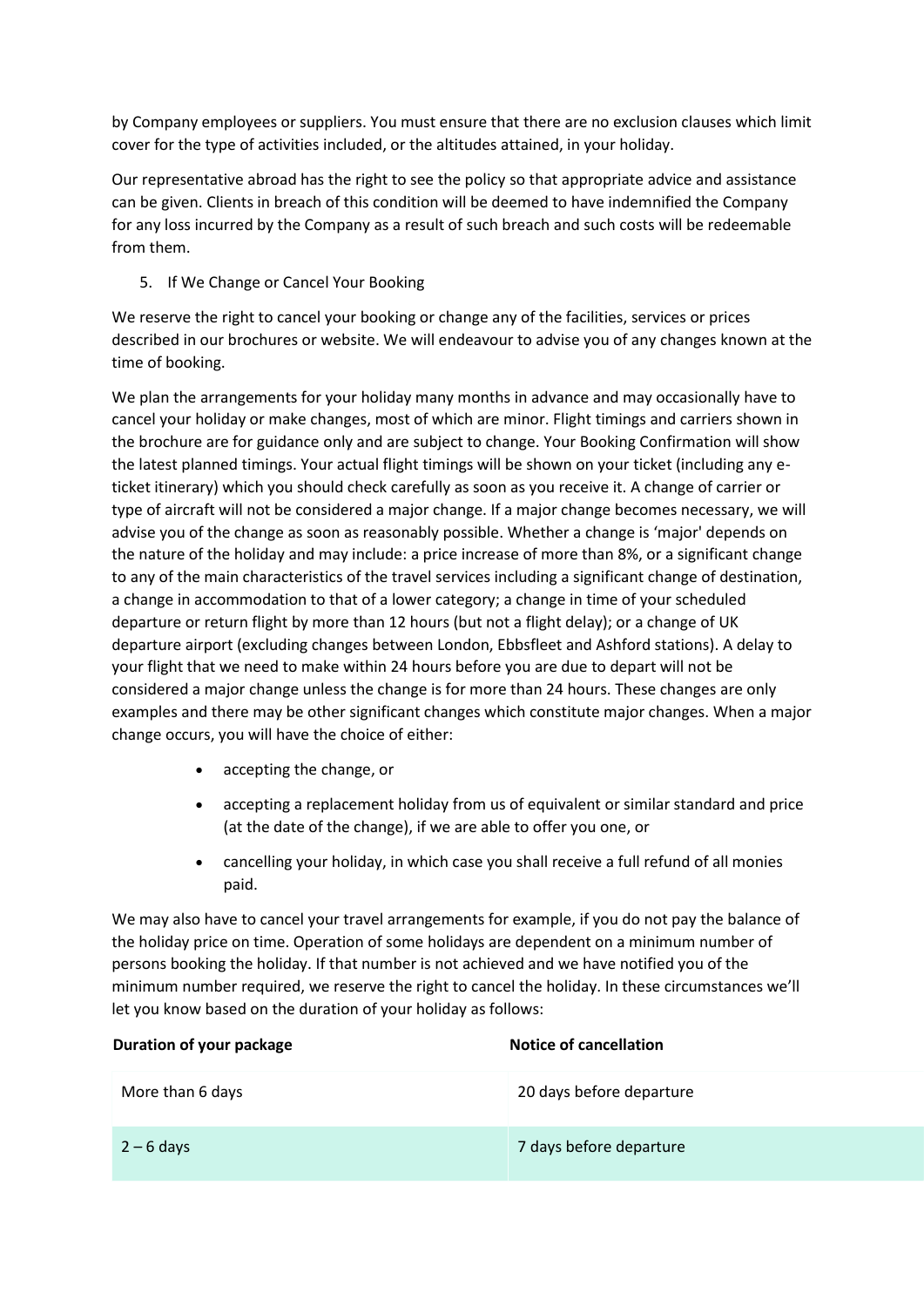#### **Duration of your package <b>Notice of cancellation**

Less than 2 days **48 hours before departure** 

However we will not cancel your booking less than 4 weeks before the scheduled departure date except for reasons of force majeure (as defined below), if there are not enough people booked on your holiday, or failure on your part to pay the deposit and/or final balance, or any other reason beyond our control. If we cancel your holiday, except where this is because you have not paid, you can either have a refund or accept a replacement holiday from us of equivalent or similar standard and price, if we are able to offer you one. We may offer you a replacement holiday from another company in our group. Should you choose this option the terms and conditions of your holiday will not change and these conditions will still apply to your booking.

If we are forced to cancel your holiday after departure we will, wherever possible, make suitable alternative arrangements. If we are unable to make such alternative arrangements, or you reject these for good reason then we will return you to your point of departure and refund you for any unused services, if appropriate.

Where we make a major change to or cancel your holiday, except where a major change or cancellation arises from circumstances amounting to force majeure, consolidation due to minimum numbers not being attained, flight schedule changes, third party resort development, failure on your part to pay the deposit and/or final balance or for any other reason beyond our control, we will pay you, as a minimum, compensation as detailed below. Any compensation payable will be on these scales, based on how many days before your booked holiday departure we tell you of a major change:

| <b>Direct clients</b> | <b>Agents</b>     | Compensation<br>payable<br>per person* |
|-----------------------|-------------------|----------------------------------------|
| More than 84 days     | More than 70 days | £0                                     |
| 29-83 days            | 29-69 days        | £10                                    |
| 15-28 days            | 15-28 days        | £20                                    |
| $8-14$ days           | 8-14 days         | £30                                    |
| 0-7 days              | 0-7 days          | £40                                    |

This standard compensation payment will not affect your statutory or other legal rights.

\*We will only make one compensation payment for each full-fare-paying adult in the holiday booking. Any children not paying the full adult fare will receive compensation on a pro rata basis of the adult fare. Children using a free child place will not receive any standard compensation payment.

We strongly recommend that you make no travel arrangements to your point of departure, make any connecting travel that is non-refundable or non-changeable or incurs penalties or incur any costs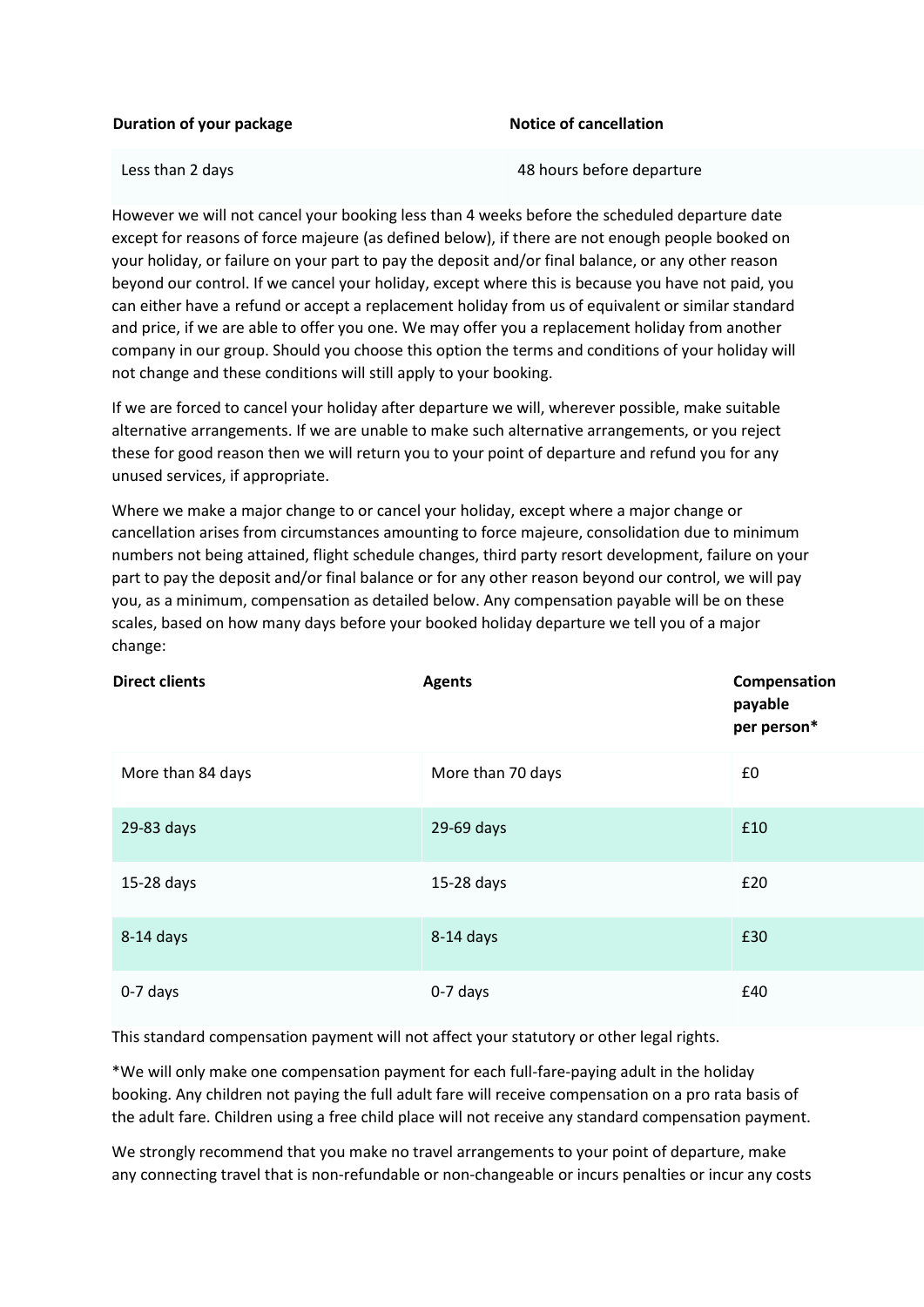in respect of visas or vaccinations until such time as your travel itinerary has been confirmed on your Departure Documents. If you make such arrangements which you are then unable to use due to a change in your itinerary we shall not be liable to you for the cost of those arrangements.

Circumstances amounting to "force majeure" include any event which we or the supplier of the service(s) in question could not even with all due care, foresee or forestall such as (by way of example and not by way of limitation) war, threat of war, riots, civil disturbances, industrial disputes, actual or threatened terrorist activity and its consequences, natural or nuclear disasters, fire, acts of God, unavoidable and unforeseeable technical problems with transport for reasons beyond our control or that of our suppliers, closed or congested airports or ports, hurricanes and other actual or potential adverse weather conditions, flood, epidemics, health risks or pandemics illness and any other similar events.

In the unlikely event that there are any changes made to other holiday arrangements, we will try to tell you before you go, although we are not obliged to do so, nor are we obliged to compensate you. If your booking for other holiday arrangement are cancelled we will do our utmost to ensure you receive a full and prompt refund of the price of these arrangements.

6. If You Change Your Booking

You must ensure all names and details are entered correctly at the time of booking. You will receive an invoice once your booking is confirmed and must contact us straight away if there is something that you need to correct, or if you don't receive an invoice within 7 days of confirming your booking.

You may transfer your booking to another person, providing the following conditions are met. Please bear in mind that certain airlines and other transport providers treat changes as a cancellation and charge accordingly, up to 100% of the cost for that part of the arrangement. Where applicable these charges will be passed on to you.

- You provide us with at least 7 days' notice and authorise the change in writing, which includes email
- The new lead passenger accepts the transfer and the terms of Our Agreement
- That person complies with the terms of the existing booking
- That person has valid holiday insurance you cannot transfer your holiday insurance to the new lead passenger.

We'll charge amendment fees to change a name on a booking these will be added to the new invoice. The new lead passenger, and you, should they fail to pay, will be responsible for the payment of any balance due on that new invoice.

We charge an 'Amendment Fee' for each detail of your booking we allow you to change, see guide to our amendment fees table below. Please note that more major changes, for example changes which result in your holiday ceasing to be a Package Holiday will be treated as a cancellation and incur the appropriate charges in line with [Section 7.](https://www.crystalski.co.uk/our-policies/terms-and-conditions/holiday-agreements/#you-cancel-your-booking) Please bear in mind that certain airlines and other transport providers treat changes as a cancellation and charge accordingly, up to 100% of the cost for that part of the arrangement. Where applicable these charges will be passed on to you.

When changing your holiday details, the price of your new travel arrangements will be based on the price on the day that your original booking was made.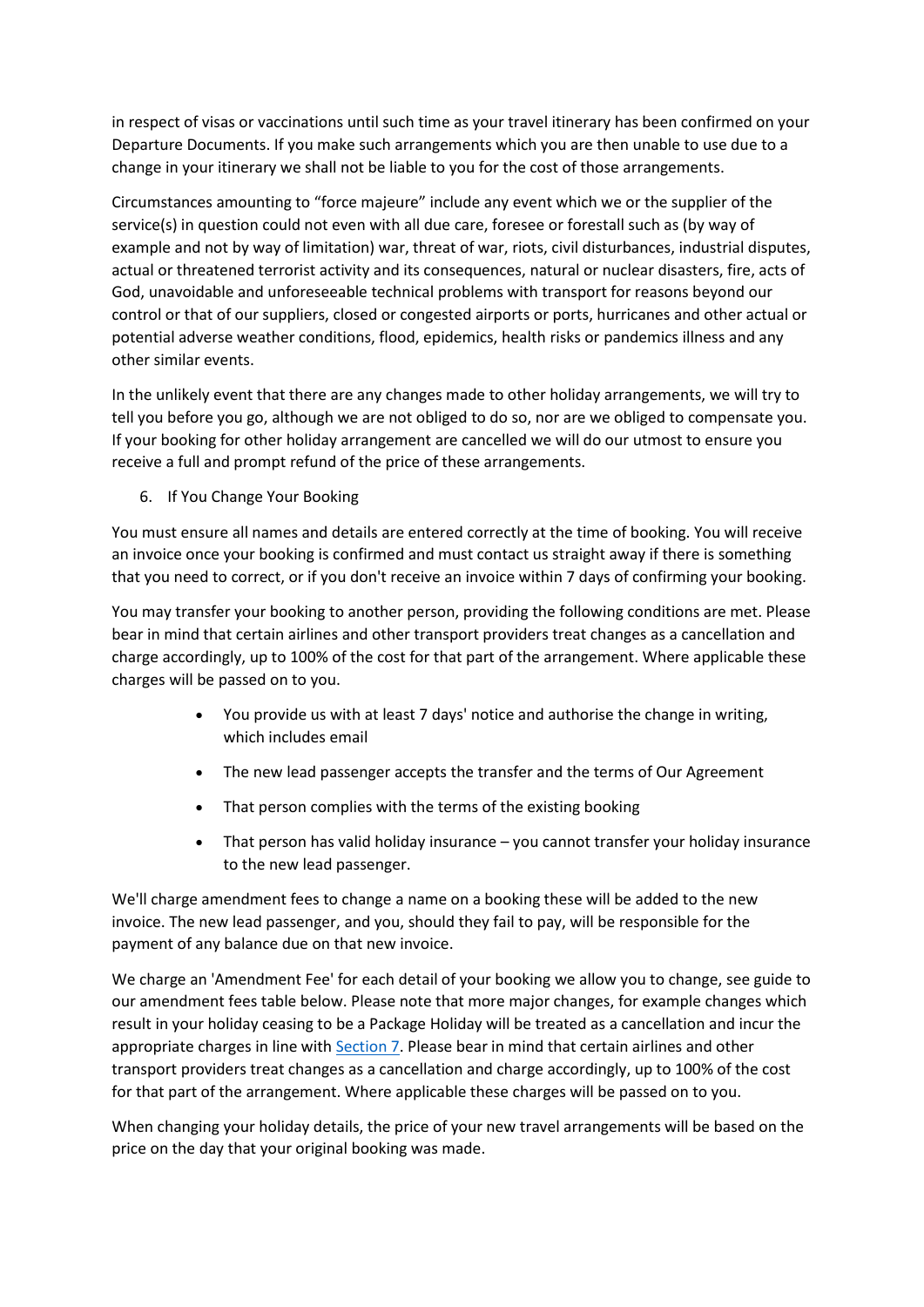Some accommodation is priced according to the number of people staying there. If your party size changes, we'll recalculate your booking cost based on the new number of people going. If fewer people share the accommodation, then the cost per person may go up. This extra cost isn't a cancellation charge, and it isn't normally covered by insurance. For the passengers no longer travelling they will also incur the appropriate charges in line with [Section 7.](https://www.crystalski.co.uk/our-policies/terms-and-conditions/holiday-agreements/#you-cancel-your-booking)

Some arrangements cannot be removed once they have been added to your booking. These include: transfers, flight options, children's activities, accommodation options such as room/board upgrades and late checkout rooms. Certain extras, such as excursions, theme park tickets, lift passes and airport extras may be non-refundable. We will make this clear when you book those arrangements. Please check with us if you are unsure at the time of booking.

| <b>Changes</b>                                                                                       | More than 71<br>days<br>to departure | 29-70 days<br>to departure                      | $28 - 15$ days<br>to departure                 | $14-0$ days<br>to departure                    |
|------------------------------------------------------------------------------------------------------|--------------------------------------|-------------------------------------------------|------------------------------------------------|------------------------------------------------|
| Name correction (same person travelling)                                                             | No charge *                          | No charge *                                     | No charge *                                    | No charge *                                    |
| To change a name, passenger<br>or passenger type                                                     | £25 per<br>person *                  | £25 per person<br>$\ast$                        | £25 per person *                               | £25 per person                                 |
| To change accommodation, flight time,<br>airport, duration and/or to travel earlier<br>than planned* | £35 per<br>person                    | £50 per person                                  | 90% of original<br>cost                        | 100% of origina<br>cost                        |
| To travel later than planned                                                                         | £35 per<br>person                    | Cancellation<br>charges apply<br>see section 7) | Cancellation<br>charges apply<br>see section 7 | Cancellation<br>charges apply<br>see section 7 |

## **Guide To Our Amendment Fees**

\* Please note that this grid refers to Crystal fees. Some airlines may also apply a charge for name changes, or may treat a name change as a cancellation.

7. If You Cancel Your Booking

If you want to cancel your booking or part of it, you or your travel agent must advise us. Once we receive your notice of cancellation you should expect to receive a Cancellation Invoice within 14 days. If you do not then please contact us in writing. To cover the cost of processing your cancellation and to compensate us for the risk that we may not be able to resell your travel arrangements, we make a cancellation charge on the scale shown below. These charges are a percentage of the total cost of your booking. The person who made the booking is responsible for paying this charge. The size of the charge depends on when we receive your notification – the more notice you give, the less we will charge. We strongly recommend you to take out insurance that includes cover against irrecoverable cancellation costs.

Please note that for certain travel arrangements the cancellation charge may be higher than those shown. In certain cases, a 100% cancellation fee applies as soon as the booking is made and the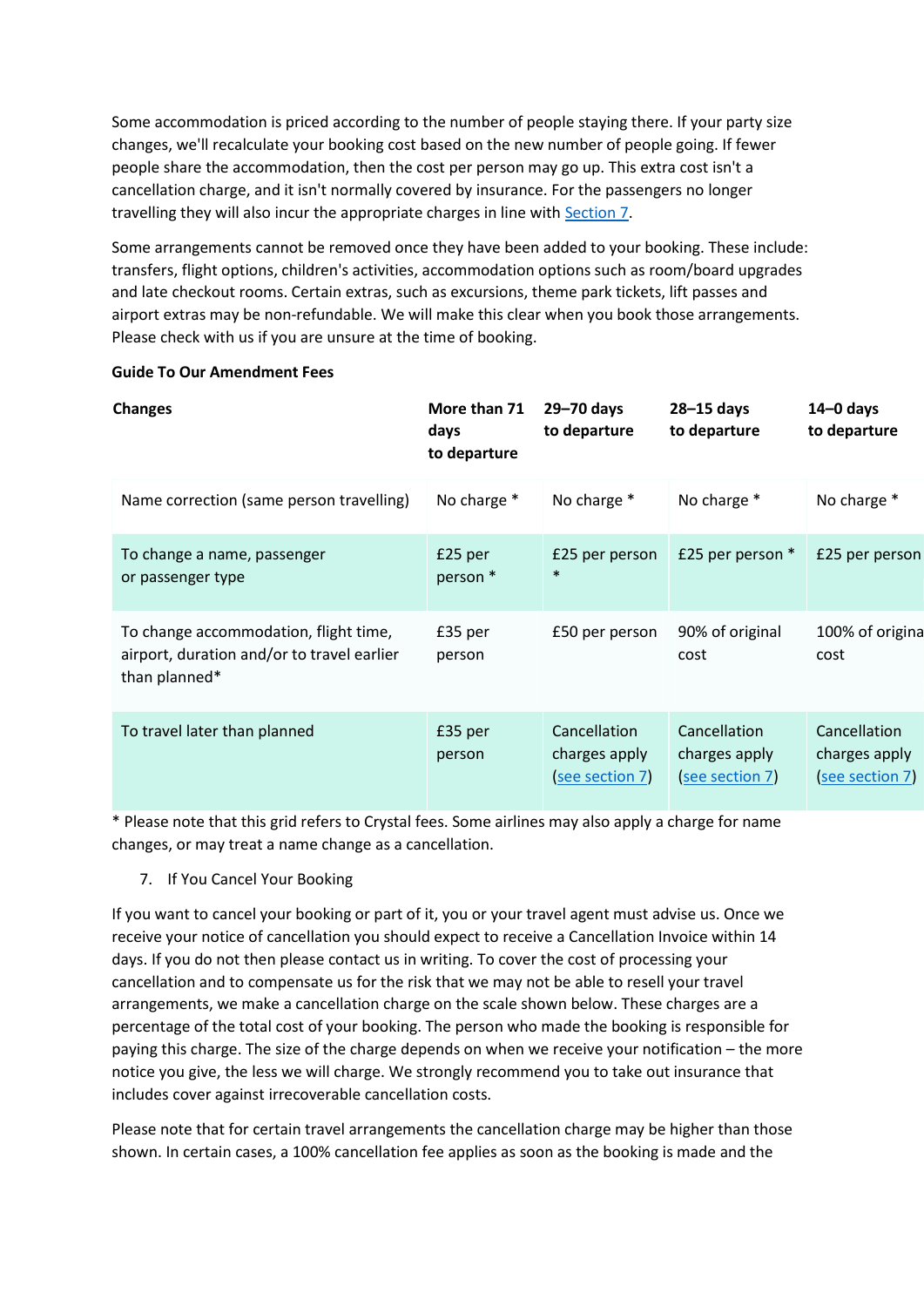ticket is issued. Please ask for full details of cancellation charges at time of booking. You may be able to claim for the cancellation charge from your travel insurance, please check your policy.

Please note: All scheduled flights are non-refundable.

## **Cancellation Charges**

These charges are based on how many days before your booked departure we receive your cancellation notice. These charges are a percentage of the total cost of your booking, not including your insurance premium.

| Period before departure when<br>notice of cancellation is received | Percentage of<br>total booking price |
|--------------------------------------------------------------------|--------------------------------------|
| 70 days or more                                                    | Loss of deposit*                     |
| 63-69 days                                                         | 30%*                                 |
| 49-62 days                                                         | 50%*                                 |
| 29-48 days                                                         | 70%*                                 |
| 15-28 days                                                         | 90%*                                 |
| $0-14$ days                                                        | 100%*                                |

Your deposit is non-refundable, even if the cancellation charge calculated is lower than the deposit amount paid.

\* Where the standard deposit is increased to secure specific facilities or an additional payment has been made for transport airline tickets (see Section 10 and 12 above) and these are non-refundable in whole or in part, then the scale of charges shown will be calculated based on a % of the cost of all other arrangements and the non-refundable charges will be added to that cancellation charge to give the total charge.

8. Our Liability, Conditions of Carriage and Limitations

Our obligations, and those of our suppliers providing any service or facility included in your holiday, are to take reasonable skill and care to arrange for the provision of such services and facilities. You must show that reasonable skill and care has not been used if you wish to make any claim. Standards of, for example, safety, hygiene and quality vary throughout the transport and destinations that your holiday may involve. Sometimes these standards will be lower than those which would be expected in the UK. The suppliers of the services and facilities included in your holiday should comply with local standards where they are provided.

If you suffer injury, illness or death directly as a result of the services provided as part of your holiday we may make a payment to you. We will not make any payment if your injury, illness or death was caused by an event or circumstances which the person who caused it could not have predicted or avoided even if they had taken all necessary and due care. We will not make any payment if your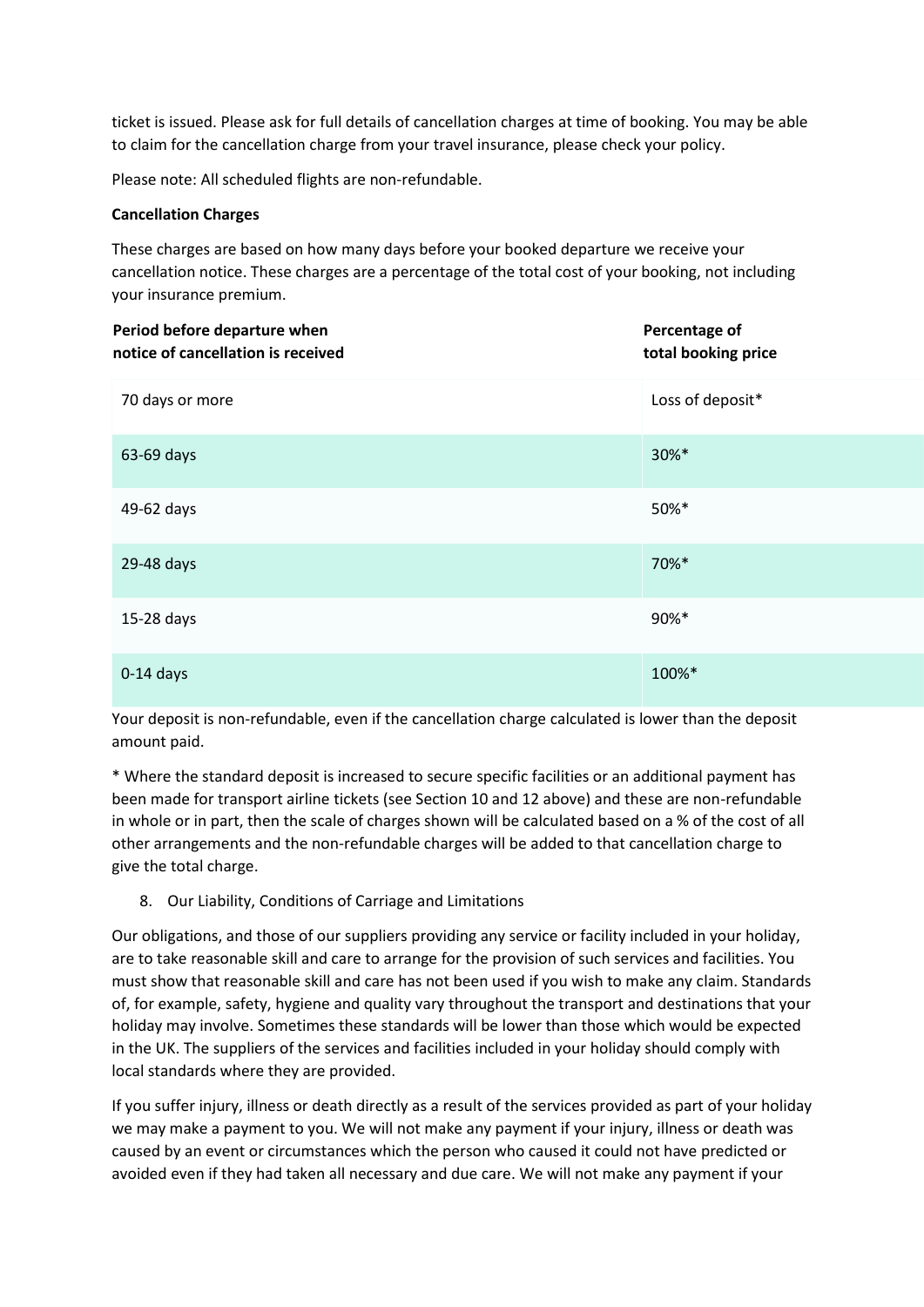illness, injury or death was your own fault. If we do make a payment, it will be similar to one you would receive under English law in an English court. You must tell us and the supplier involved about your injury or illness and complete a report form while you are in the resort (see [section 10\)](https://www.crystalski.co.uk/our-policies/terms-and-conditions/holiday-agreements/#you-have-a-complaint). You should also contact our After-Travel Team at Crystal Ski Holidays, DST House, St Marks Hill, Surbiton, KT6 4BH, or email us at [aftertravel@crystalholidays.co.uk](mailto:aftertravel@crystalholidays.co.uk) about your claim within three months of coming home from your holiday, to allow us to investigate it properly and cooperate with us so as to enable us to carry out such investigations. Please include a letter about your injury or illness from your doctor.

Our liability, except in cases involving personal injury or damage caused intentionally or with negligence or which cannot be limited by law, shall be limited to a maximum of three times the cost of your travel arrangements. Our liability in all cases will be limited in accordance with and/or in an identical manner to the contractual terms of the companies that provide the transportation for your travel arrangements. These terms are incorporated into this contract; and any relevant international convention as detailed below. We are to be regarded as having all benefit of any limitation of compensation contained in these or any conventions. You can ask for copies of the transport companies' contractual terms, or the international conventions, from our offices at TUI UK Limited t/a Crystal Ski, Legal Department, Wigmore House, Wigmore Lane, Luton, LU2 9TN.

We shall have no liability where the cause of the failure to provide, or failure in, your holiday or any death or personal injury you may suffer is not due to any fault on our part or that of our agents or suppliers, because it is either attributable to you, or attributable to someone unconnected with your holiday and is unforeseeable or unavoidable, or is attributable to our employees, agents, subcontractors and suppliers and their staff whilst acting outside the scope of their employment, or is due to information, however obtained, from outside sources such as independent third party websites, or is due to unusual or unforeseeable circumstances beyond our control, the consequences of which could not have been avoided even if all due care had been exercised, or an event which neither we, nor our agents or suppliers could have foreseen or forestalled, or related to any consequential loss not directly connected to the contract with us.

If any international convention applies to, or governs, any of the services or facilities included in your holiday arranged or provided by us, or provided by any of our suppliers, and you make a claim against us of any nature arising out of death, injury, loss or damage suffered during or as a result of the provision of those services or facilities, our liability to pay you compensation and/or the amount (if any) of compensation payable to you by us will be limited in accordance with and/or in an identical manner to that provided for by the international convention concerned (in each case including in respect of the conditions of liability, the time for bringing any claim and the type and amount of any damages that can be awarded). International Conventions which may apply include, without limitation: in respect of international air travel, the Warsaw Convention 1929 (as amended) or the Montreal Convention 1999; in respect of rail travel, the Berne Convention 1961; in respect of carriage by sea, the Athens Convention 1974; in respect of carriage by road, the Geneva Convention 1973; and, in respect of hotels, the Paris Convention 1962. For the avoidance of doubt, this means that we are to be regarded as having all benefit of any limitations of compensation contained in any of these Conventions or any other international conventions applicable to your holiday. Other than as set out above, and as is detailed elsewhere in these booking conditions, we shall have no legal liability whatsoever to you for any loss or damage.

Under EU law, European Community Regulation (EC) No. 261/2004, you have rights in some circumstances to refunds and/or compensation from your airline in cases of denied boarding, cancellation of or delay to flights. Full details of these rights will be publicised at EU airports and will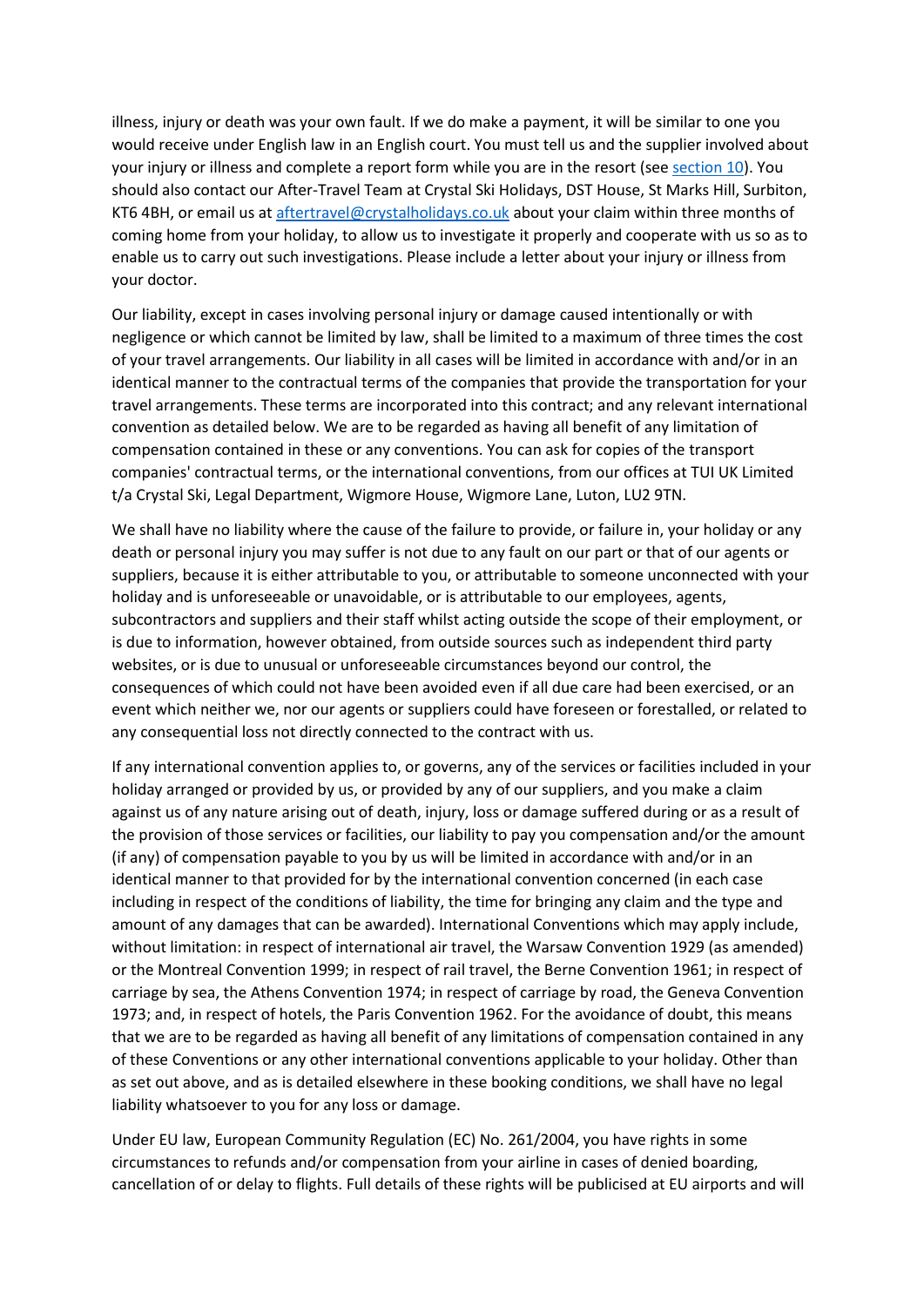also be available from airlines. However, you should note that reimbursement of the cost of a flight that forms part of your holiday is the responsibility of your holiday airline and will not automatically entitle you to reimbursement of the cost of your travel arrangement from us. Your right to a refund and/or compensation from us is set out in these Booking Conditions. If any payments to you are due from us, any payment made to you by the airline will be deducted from this amount. If your airline does not comply with these rules you should complain to the Aviation Consumer Advocacy Panel on 0330 022 1500 or at [www.caa.co.uk.](http://www.caa.co.uk/)

If you purchase any optional activities that are not part of your pre-booked itinerary, the contract for the provision of that activity will be between you and the activity provider. The decision to partake in any such activity is entirely at your own discretion and risk. If you do have any complaint about, or problem with, any optional activity purchased in resort your claim should be directed to the activity provider and not to us.

Where you or someone on your holiday is in difficulty, we will give you appropriate assistance without undue delay by:

- 0. providing appropriate information on health services, local authorities and consular assistance; and
- 1. assisting you to make distance communications and helping you find alternative travel; arrangements.

We reserve the right to charge a fee for such assistance if the difficulty is caused intentionally by you or through your negligence but any fee charged will be reasonable and will not exceed the actual costs we incur.

Should you or any member of your party by misadventure suffer illness, injury or death during the period of your holiday from an activity which does not form part of the arrangements made by us or an excursion purchased through us or you need to incur unpredictable extra expenses for which we are not liable because of unavoidable and extraordinary circumstances we shall, where appropriate and subject to our absolute discretion, try to help if we can. We may help everyone on your booking up to a total cost of £5,000 – as long as the following conditions are met:

- 2. You must ask us for such assistance within 90 days of the misadventure;
- 3. You must make a claim under your insurance policy's legal expenses or other appropriate section. You must show us proof that your insurance company has received your claim; and
- 4. in the event of there being a successful claim for costs against a third party or a suitable insurance policy or policies being in force, you must repay us the costs actually incurred by us in giving this assistance.

We may operate holidays in regions where standards of accommodation, transport, safety, hygiene, medical facilities and other infrastructure may, at times, be lower than those you normally expect. The outline itineraries given for each holiday must be taken as an indication of what should be accomplished, and not as a contractual obligation on our part. Changes in itinerary may be caused by local political conditions, flight cancellations, mechanical breakdown, weather, border restrictions, sickness, or other unforeseeable circumstances. Pro rata refunds will be given for services not utilised wherever possible.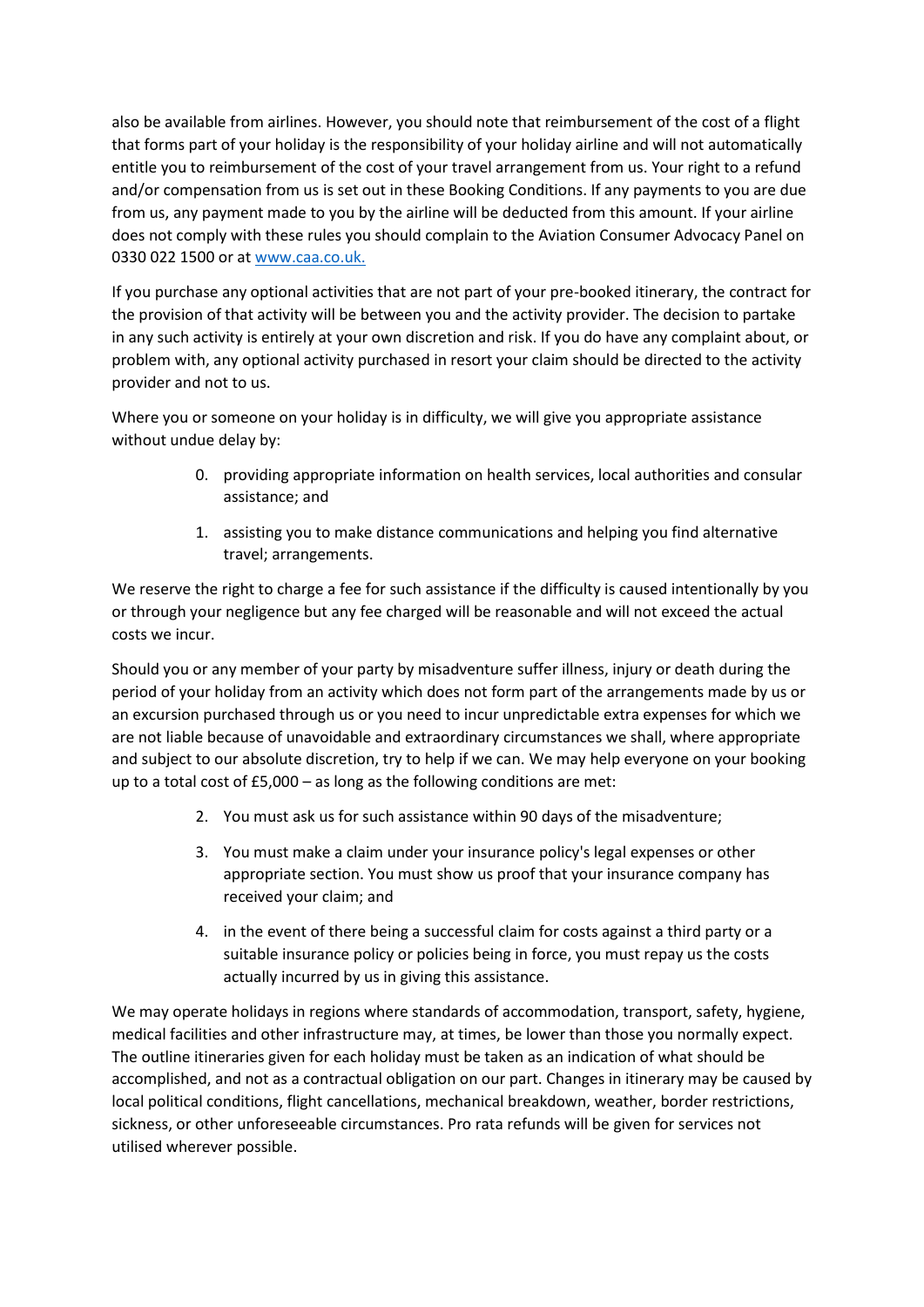Please note that the timings of air, sea, road or rail departures are estimates only. These timings may be affected by operational difficulties, weather conditions or failure of passengers to check in on time.

9. Air Carrier Liability for Passengers and their Baggage

Flight notice, flight information and EU blacklist. This is a notice required by European Community Regulation (EC) No. 889/2002. This notice cannot be used as a basis for a claim for compensation, nor to interpret the provisions of European Community legislation or the Montreal Convention, and it does not form part of the contract between the air carrier(s), us and you. No representation is made by the air carrier(s) or us as to the accuracy of the contents of this notice.

This information notice summarises the liability rules applied by European Community air carriers as required by European Community legislation and the Montreal Convention.

Compensation in the case of death or injury. There are no financial limits to the liability for passenger injury or death. For damages up to approximately 113,100 Special Drawing Rights ("SDRs") the air carrier cannot contest claims for compensation. Above that amount, the air carrier can defend itself against a claim by proving that it was not negligent or otherwise at fault.

Advance payments. If a passenger is killed or injured, the air carrier must make an advanced payment, to cover immediate economic needs, within 15 days from the identification of the person entitled to compensation. In the event of death, this advance payment shall not be less than 16,000 SDRs.

Passenger delays. In case of passenger delay, the air carrier is liable for damage unless it took all reasonable measures to avoid the damage or it was impossible to take such measures. The liability for passenger delay is limited to 4,694 SDRs.

Baggage delays. In case of baggage delay, the air carrier is liable for damage unless it took all reasonable measures to avoid the damage or it was impossible to take such measures. The liability for baggage delay is limited to 1,131 SDRs.

Destruction, loss or damage to baggage. The air carrier is liable for destruction, loss or damage to baggage up to 1,131 SDRs. In the case of checked baggage, it is liable even if not at fault, unless the baggage was defective. In the case of unchecked baggage, the carrier is liable only if at fault.

Higher limits for baggage. A passenger can benefit from a higher liability limit by making a special declaration at the latest at check-in and by paying a supplementary fee. Complaints on baggage. If the baggage is damaged, delayed, lost or destroyed, the passenger must write and complain to the air carrier as soon as possible. In the case of damage to checked baggage, the passenger must write and complain within seven days, and in the case of delay within 21 days, in both cases from the date on which the baggage was placed at the passenger's disposal.

Liability of contracting and actual carriers. If the air carrier actually performing the flight is not the same as the contracting air carrier, the passenger has the right to ad- dress a complaint or to make a claim for damages against either. If the name or code of an air carrier is indicated on the ticket, that air carrier is the contracting air carrier.

Time limit for action. Any action in court to claim damages must be brought within two years from the date of arrival of the aircraft, or from the date on which the aircraft ought to have arrived.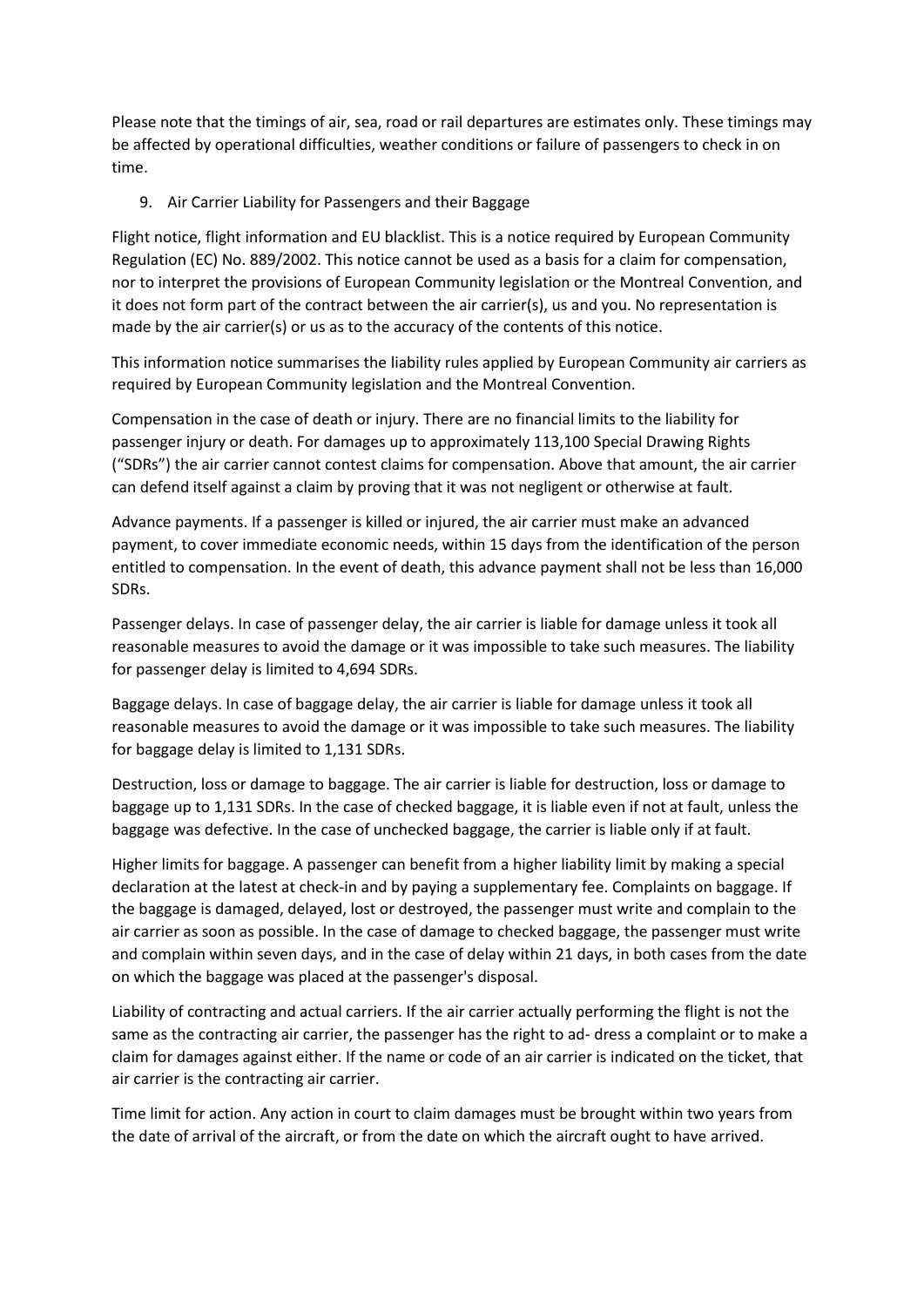Basis for the information. The basis for the rules described above is the Montreal Convention of 28 May 1999, which is implemented in the European Community by European Community Regulation (EC) No. 2027/97 (as amended by European Community Regulation (EC) No. 889/2002) and national legislation of the Member States.

In accordance with European Community Regulation (EC) No. 2111/2005, Article 9, we are required to bring to your attention the existence of a 'Community list' which contains details of air carriers that are subject to an operating ban within the European Community. The Community list is available for inspection at [ec.europa.eu/transport/modes/air/safety/air-ban/search\\_en.](https://ec.europa.eu/transport/modes/air/safety/air-ban/search_en) In accordance with European Community Regulation (EC) No. 2111/2005 we are required to advise you of the actual carrier operating your flight/connecting flight/transfer if your booking includes flight(s). We do this by listing carriers to be used or likely to be used on the [Flights information section](https://www.crystalski.co.uk/help/flights-flying-info/) of our FAQs.

The airline may use wide and narrow-body jets. Any changes to the actual airline after you have received your tickets will be notified to you as soon as possible and in all cases at check-in or at the boarding gate. Such a change is deemed to be a minor change. Other examples of minor changes include alteration of your outward/return flights by less than 12 hours, changes to aircraft type, change of accommodation to another of the same standard. Some flights may need to stop en route. If we know about this in advance we will tell you. Flight times shown in the brochure, on the website and on your booking confirmation are not guaranteed. Actual flight times are shown on your tickets. Flight times are local times based on the 24-hr system.

Please check with the airline regarding luggage allowance limits and the maximum allowable single item baggage weight. If you have a medical condition, serious illness, recently undergone surgery, or have suffered a recent accident, you must advise us and your airline and you may need to be cleared for travel by the airline which will involve obtaining a Fitness to Fly Certificate from your GP.

#### 10. If You Have a Complaint

You must inform us without undue delay, taking into account the circumstances of the case, of any lack of conformity which you perceive during the performance of the travel services included in the package travel contract. If you have a complaint whilst away, you must immediately notify the supplier of the service in question (e.g. your hotelier) and our resort representative, and complete a report form whilst in resort. If they are unable to resolve the problem, or a member of our staff is not available, you should contact us straight away by phone/fax/email and we will endeavour to assist. If you are still not satisfied on your return home, you must contact our After-Travel Team at Crystal Ski Holidays, DST House, St Marks Hill, Surbiton, KT6 4BH, or email us at [aftertravel@crystalholidays.co.uk](mailto:aftertravel@crystalholidays.co.uk) within 28 days of returning from your holiday, to allow your complaint to be investigated properly. Please write your holiday reference number on your letter/email, and include all relevant information, as well as your daytime and evening telephone numbers. If you fail to follow this simple procedure, we will have been deprived of the opportunity to investigate and rectify your complaint whilst you were in resort and this may affect your rights under this contract. We will acknowledge your written notification within 7 days and aim to provide a full response within 28 days. We can also offer you ABTA's scheme for the resolution of disputes, which is approved by the Chartered Trading Standards Institute. If we can't resolve your complaint, go to [www.abta.com](http://www.abta.com/) to use ABTA's simple procedure. Further information on the Code and ABTA's assistance in resolving disputes can be found on [www.abta.com.](http://www.abta.com/) You can also access the European Commission Online Dispute (ODR) Resolution platform at [ec.europa.eu/consumers/odr.](http://ec.europa.eu/consumers/odr/) This ODR platform is a means of registering your complaint with us; it will not determine how your complaint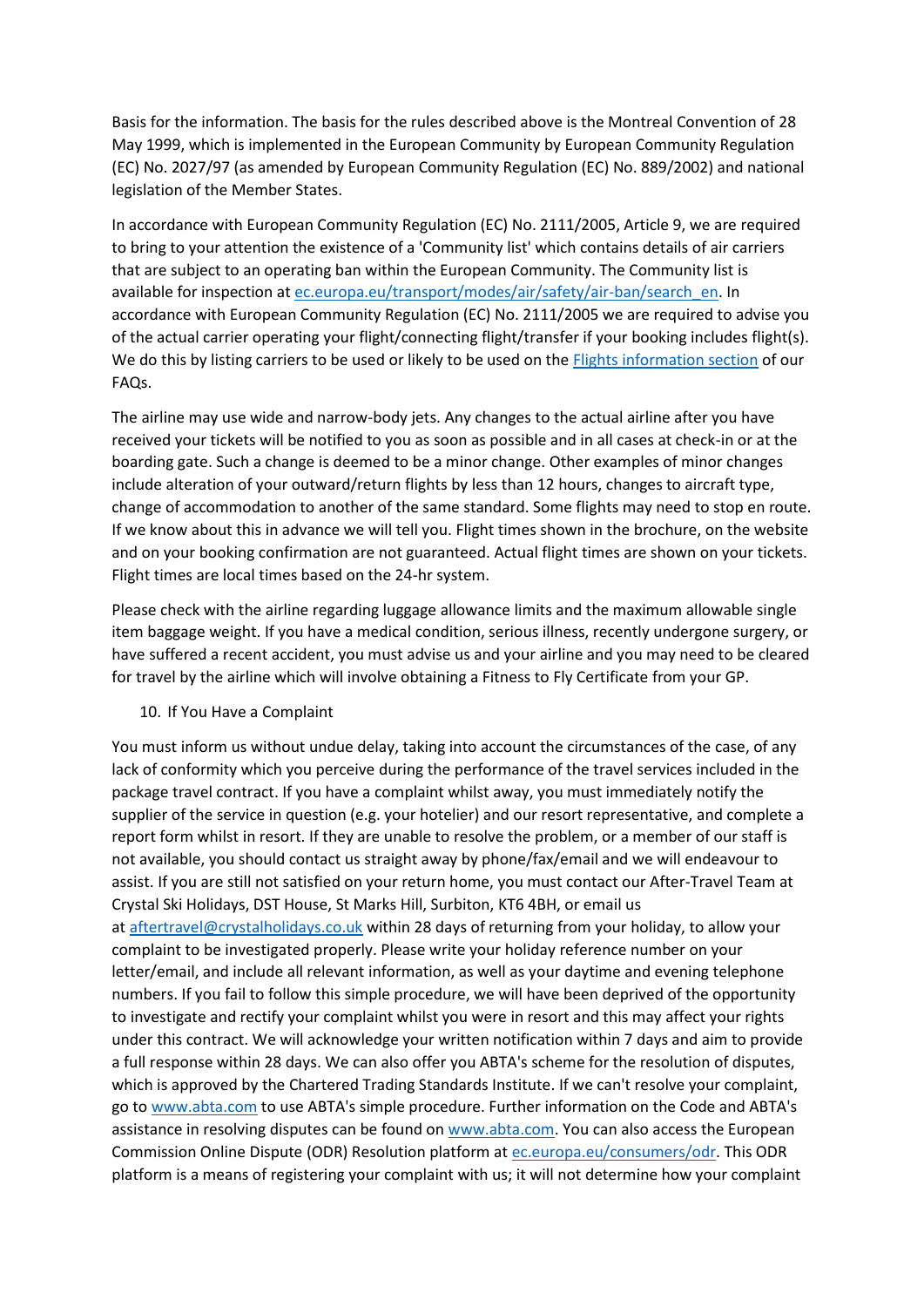should be resolved. If you prefer, you can take your complaint to the County Court or another suitable court. Information regarding complaints may be shared with other tour operators.

11. Privacy and Data Notices

Your data will be processed in accordance with our [Privacy Notice.](https://www.crystalski.co.uk/our-policies/privacy-policy/)

# DATA NOTICES

Customer Data: To provide your holiday and ensure that it runs smoothly, we (and your travel agent, if you use one) need to use information such as your name and address, special needs, dietary requirements, etc. Please be informed that we must pass it to suppliers of your travel arrangements, including airlines, hotels and transport companies; we may also supply it to security or credit checking companies, and to public authorities such as customs and immigration. When you make this booking, you consent to this information being passed to the relevant people. Information held by your travel agent is subject to that company's own data protection policy.

Caricom API Data: Please note that some or all of the Caricom states listed below have entered into an agreement with the USA whereby advance passenger data, required by and provided to Caricom states for border security purposes, will be passed to the USA Department for Homeland Security for processing on behalf of those Caricom states listed as follows: Anguilla, Antigua and Barbuda, The Bahamas, Barbados, Belize, Bermuda, British Virgin Islands, Cayman Islands, Dominica, Grenada, Guyana, Haiti, Jamaica, Montserrat, Saint Lucia, St Kitts and Nevis, St Vincent and the Grenadines, Surinam, Trinidad and Tobago, Turks and Caicos Islands. Collectively members or associate members of 'Caricom'. The UK Information Commissioner's Office has accepted that this will not breach the Data Protection Act but that we are required to bring this to your attention.

US Secure flight Data: The Transportation Security Administration (TSA) requires you to provide your full name, date of birth, and gender for the purpose of watch list screening, under the authority of 49 U.S.C. section 114, the Intelligence Reform and Terrorism Prevention Act of 2004 and 49 C.F.R parts 1540 and 1560. You may also provide your Redress Number, if available. Failure to provide your full name, date of birth, and gender may result in denial of transport or denial of authority to enter the boarding area. TSA may share information you provide with law enforcement or intelligence agencies or others under its published system of records notice. For more on TSA privacy policies, or to review the system of records notice and the privacy impact assessment, please see the TSA Web site at www.tsa.gov.

Any likeness or image of you secured or taken on any of our holidays may be used by the Company without charge in all media (whether now existing or in the future invented) for bona fide promotional or marketing purposes, including without limitation promotional materials of any kind, such as brochures, slides, video shows and the internet.

12. Visa, Health, Passport, Travel Documentation

It is essential that you ascertain whether or not you can obtain relevant visas and inoculations before making your booking, particularly for late bookings. Whilst we are able to provide basic advice to clients regarding passports and visa requirements, you should check with the appropriate embassy, consulate or the British Foreign Office for the exact requirements for your chosen holiday and date of travel. It is your responsibility to ensure that you have the correct passport and visas to gain access to any country/ region included in the travel arrangements which you purchase from us. If you fail to do so, we have no liability to you for any cost, loss or damage which you suffer, nor will we refund you the cost of any unused portion of your travel arrangements. In some cases, countries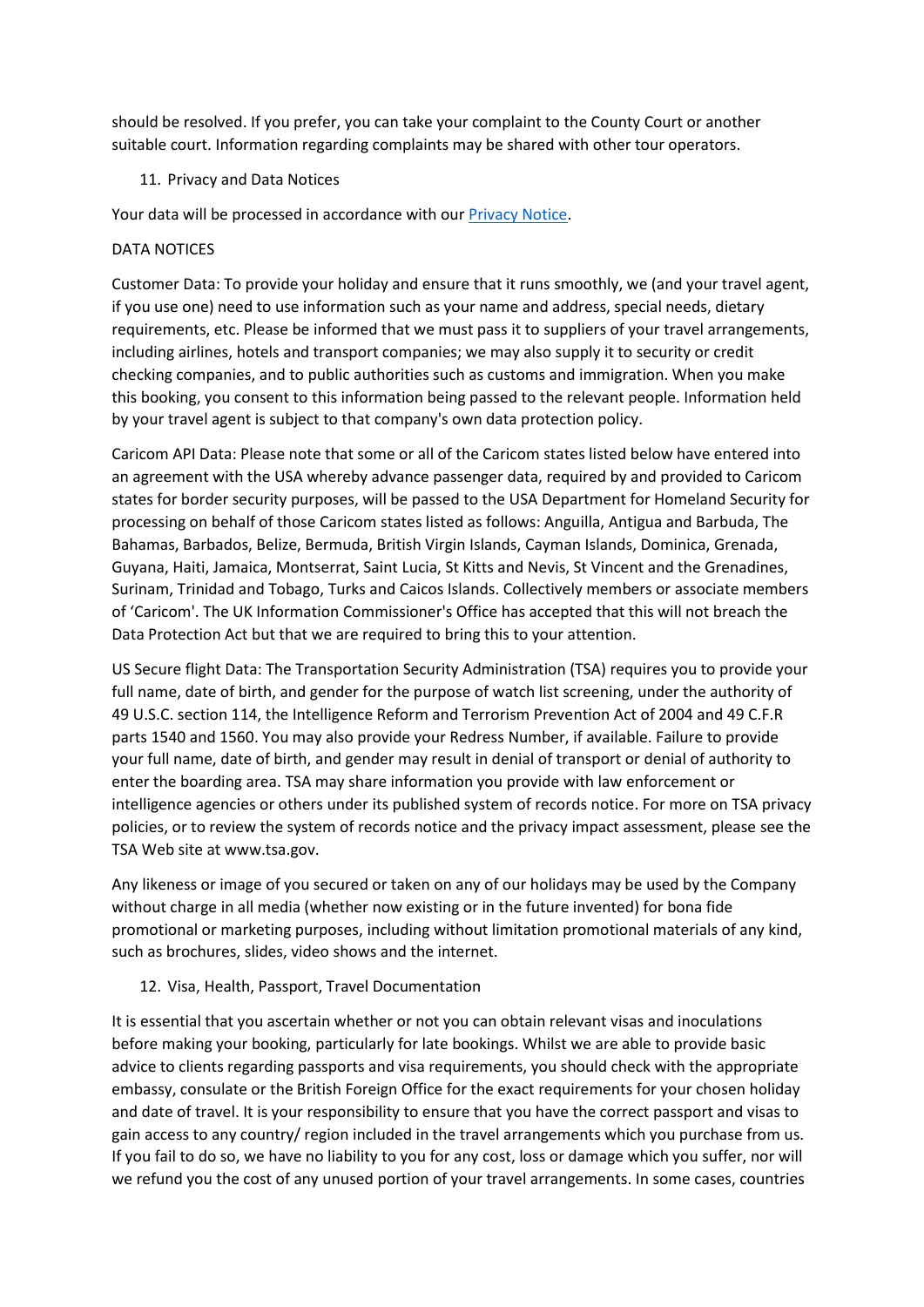will refuse entry to clients who have criminal records. Should you be concerned about this, please check with the embassy or consulate of the countries to which you are travelling. The lead name is entirely responsible for ensuring that all members of the group have the correct and valid documentation for travel. We cannot accept responsibility for any failure to comply resulting in any costs or fines being incurred and we advise you to check with your passport office or the consulate in question if you have any queries. Clients travelling overland to certain destinations may need to also pass through controls of other countries en route so this should be allowed for with any passport/visa applications.

When travelling to the US you must have the correct passport to travel on the Visa Waiver Programme or have obtained the correct visa, valid for your stay. Each person wishing to visit the US must have either; i) an e-passport (if your passport is issued after 26 October 2006), or a machine readable passport (containing a digital photograph) if your passport is issued after the 26 October 2005 and a Visa Waiver Form or ii) a valid passport and a valid visa which must be obtained before travel from the US authorities. The US authorities require passengers travelling under the Visa Waiver Programme to register for electronic travel authority on the Electronic System for Travel Authorisation (ESTA). If you have not applied for and received travel authorisation via ESTA prior to travel you may be denied boarding, experience delayed processing, or be denied admission at the U.S. port of entry. However, neither possession of a visa nor meeting the basic requirements for travelling visa-free on the Visa Waiver Programme guarantees admission to the US. As with most countries, the final decision is made by immigration officials at the port of entry. You can apply online by completing the application form at [https://esta.cbp.dhs.gov](https://esta.cbp.dhs.gov/) and paying a fee. If you are refused boarding or denied admission at the U.S. port of entry, you will still be subject to our cancellation charges in accordance with the terms of our contract with you. For additional specifics about the Visa Waiver Programme please consult the Visa Waiver Programme information on the U.S. Embassy London website [www.usembassy.org.uk.](http://www.usembassy.org.uk/) We recommend that you carry your ESTA approval with you when you travel and recommend you register at least 72 hours before departure. Please Note: when you register for ESTA you must have a valid passport at the time of registration. If you have applied for a post dated passport (for example to reflect a change in name) this passport will not be valid until the effective date noted in the passport. Children and minors wanting to travel with a Visa Waiver Form must hold their own machine readable passport or e-passport.

Please note that the nationals of some countries can only travel to the US if they have a valid visa as they are not eligible for the Visa Waiver Programme. There is a \$14 fee per person charge which is payable by credit or debit card when applying.

When travelling to Canada you must check with your foreign office and the Canadian authorities that you have the correct passport and comply with the visa requirements. Under [Canada's eTA program,](https://www.canada.ca/en/immigration-refugees-citizenship/services/visit-canada/eta.html) citizens from countries other than the United States, who do not need a visa to enter Canada, will need to obtain an online authorization before flying to Canada, unless otherwise exempted. The earlier travellers get their eTA, the sooner they will benefit from knowing they have been prescreened to enter Canada. A fee of \$7 is payable for processing an application for an electronic travel authorization. An application for an electronic travel authorization must be made by means of an electronic system that is made available by the Department (Citizenship and Immigration Canada) for that purpose. An electronic travel authorization is valid for a period of five years from the day on which it is issued to the applicant or until the earliest of the following days, if they occur before the end of that period: (a) the day on which the applicant's passport or other travel document expires, (b) the day on which the electronic travel authorization is cancelled, or (c) the day on which a new electronic travel authorization is issued to the applicant.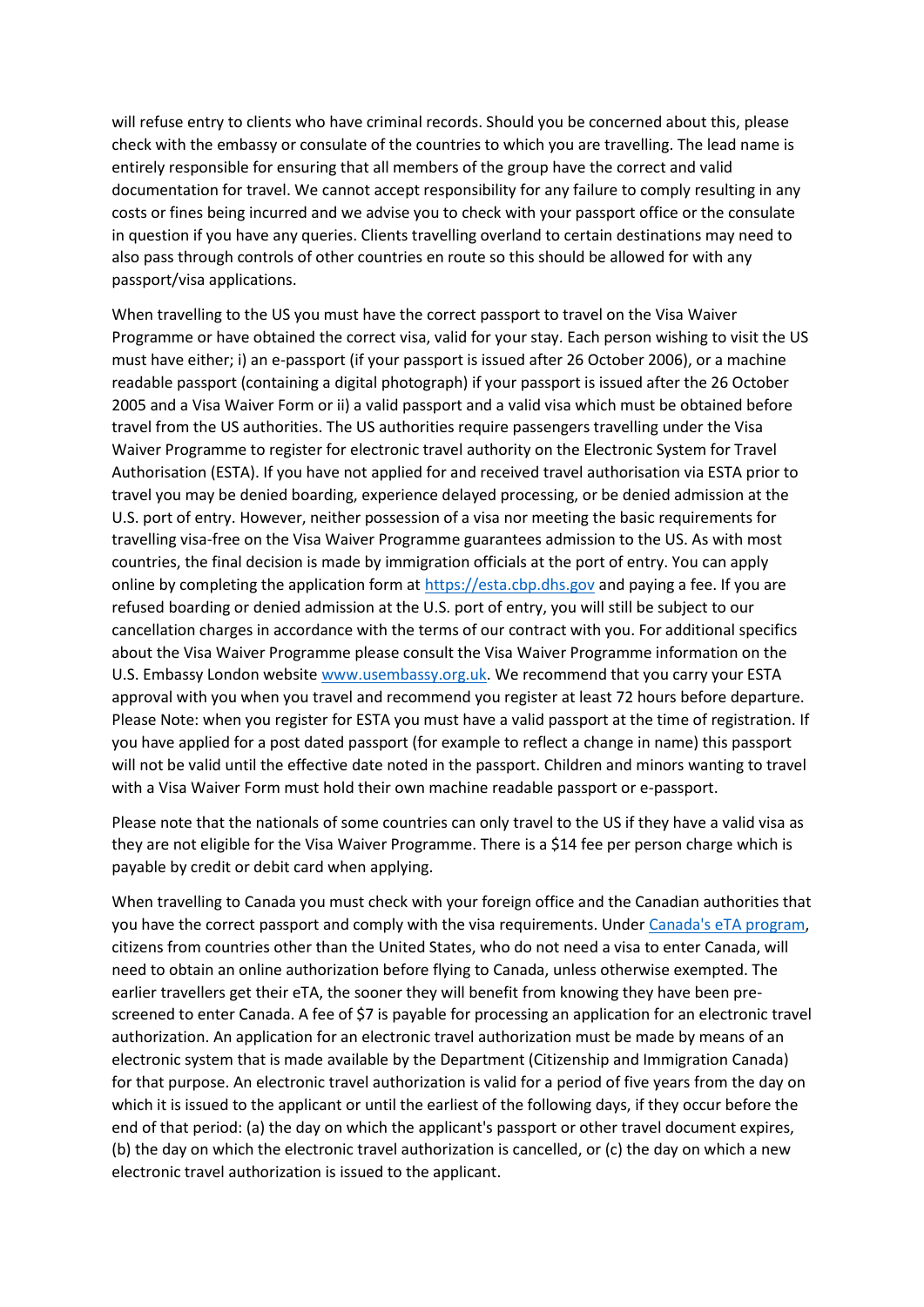Please note that for some trips we need to request special permits, and as such we will require your passport details prior to accepting your booking. Furthermore, if you renew your passport after you have booked, you may be required to take your old passport with you to maintain the validity of the permit.

We are able to advise on mandatory health requirements; however, we are not medical experts. It is your responsibility to ensure that you obtain proper and detailed medical advice at least two months prior to travel for the latest health requirements, recommendations for your destination and any costs. You should check this information at least 2 months before departure and again within 14 days of travel. Where you do not do so and either are not allowed to enter any country, or suffer personal injury or death as a result, we have no liability to you for any cost, loss or damage which you suffer nor will we refund you the cost of any unused portion of your travel arrangements. Clients with existing medical problems, pregnant women and anyone who has recently visited other countries should check requirements with their general practitioner.

When assessing whether holidays will operate we use information from our local offices in conjunction with advice from the British Foreign Office and other relevant government bodies. It is your responsibility to acquaint yourself with the travel advice provided by these government bodies.

13. Conduct While Travelling

We reserve the right to refuse to accept you as a customer or continue dealing with you if we, or another person in authority, believe your behaviour is disruptive, causes unnecessary inconvenience, is threatening or abusive, you damage property, you upset, annoy, disturb, or put any other traveller or our staff or agents in the UK or resort in any risk or danger, on the telephone, in writing or in person. If the Captain of your flight or any of our resort staff or agents believes that you could be disruptive or that you are suffering from a contagious disease, they can also refuse to let you proceed with your travel arrangements, restrict your movements on board, disembark you from aircraft, or remove you from your accommodation or excursion. If you are disruptive and prevented from boarding your outbound flight in the UK, we will treat your booking as cancelled by you from that moment, and you will have to pay full cancellation charges [\(see section 7\)](https://www.crystalski.co.uk/our-policies/terms-and-conditions/holiday-agreements/#you-cancel-your-booking). If this occurs overseas then you will become responsible for your own return home and any other members of your group who cannot or will not travel without you. We will not be liable for any refund, or compensation or any costs or expenses you incur. If you are refused carriage because of your behaviour, or you are under the influence of alcohol or drugs, your airline may pass on your details and date of the refusal of carriage to other airlines for their information. This in turn may make it difficult for you to book other airline tickets. In any of these circumstances no refunds or compensation will be paid to you and we may make a claim against you for any damages, costs and expenses (including legal expenses) incurred as a result of your behaviour including but not limited to (i) repairing or replacing property lost, damage or destroyed by you, (ii) compensating any passenger, crew, staff or agent affected by your actions and (iii) diverting the aircraft for the purpose of removing you from the aircraft. Criminal proceedings may also be instigated.

The accommodation we arrange for you must only be used by those people named on your Booking Confirmation or Departure Documents. You are not allowed to share the accommodation or let anyone else stay there. You are responsible for the cost of any damage caused to your accommodation or its contents during your stay. These charges must be met by you and may have to be paid locally.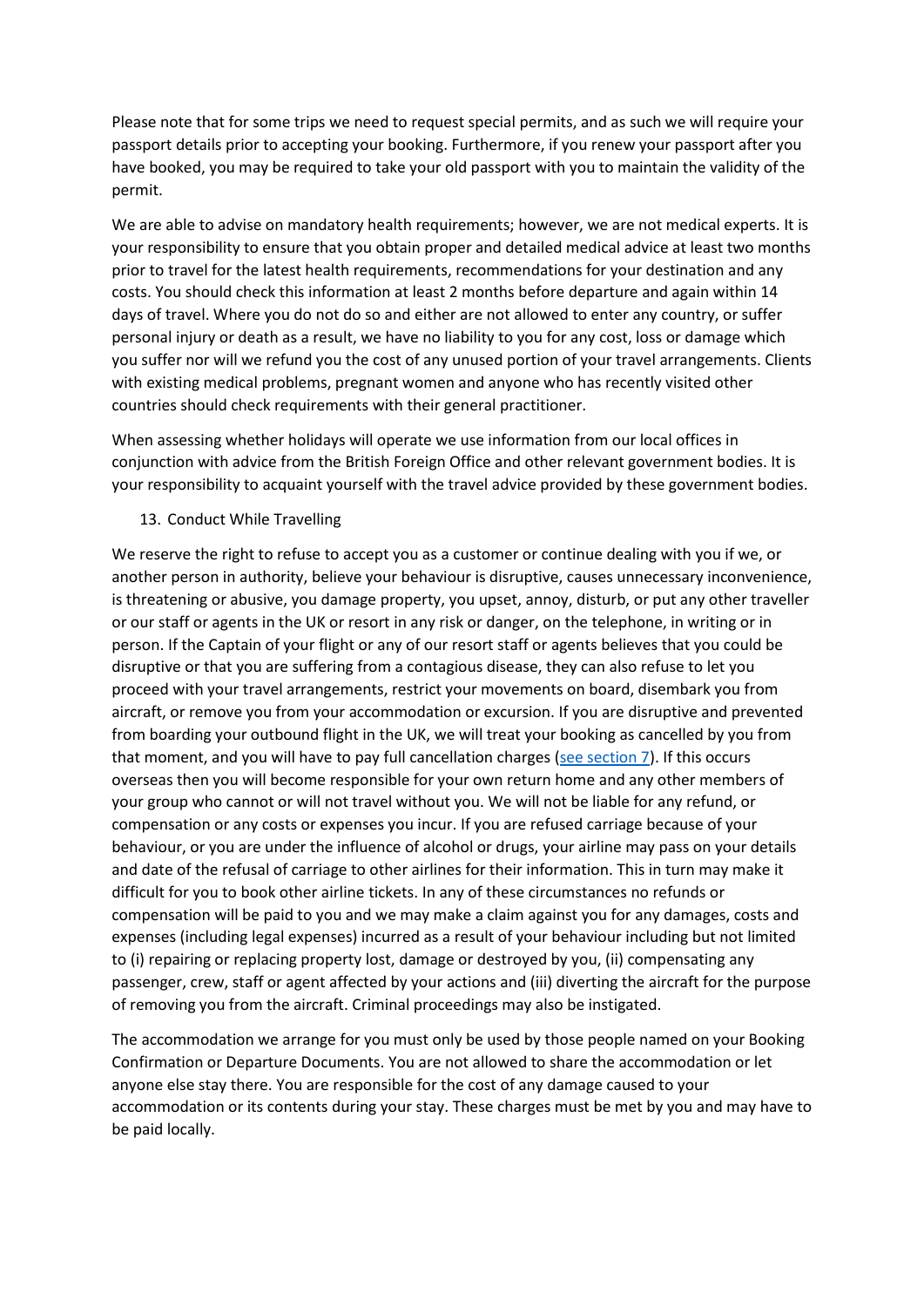We expressly reserve the right to prevent you from participating in the excursions we provide, whether pre-booked or purchased in resort, if in the reasonable opinion of our staff or those of the excursion provider, you are either unsuited to undertake the excursion, or if you appear to be under the influence of drugs or alcohol. In these circumstances, your sole remedy against us will be to obtain a refund of the cost of that excursion.

For the purposes of this section reference to "you" or "your" includes any other person in your party.

# 14. Your Accommodation

Any accommodation we arrange for you must only be used by those people named on your Confirmation Invoice (or on latest Amendment Invoice issued). You are not allowed to share the accommodation or let anyone else stay there. You are responsible for the cost of any damage caused to your accommodation or its contents during your stay. These charges must be met by you and may have to be paid locally before you leave resort.

# 15. Contacting you

If you book via our website or have opted in other circumstances for us to contact you via e-mail, we will communicate with you using the e-mail address you have provided. For example, to provide your e-confirmation, e-ticket, e-cancellation, etc. We will assume that your e-mail address is correct and that you understand the risks associated with using this form of communication. Please note that you may still have to [contact us via our contact centre](https://www.crystalski.co.uk/contact-us) or in writing as required in our terms and conditions.

# 16. Departure Documents

All the information contained in your Departure Documents will be deemed to be part of the contract. Your Departure Documents will be available online or will be sent to you by post, depending on the type of booking you have made, approximately 28 days before your holiday. Further copies can be obtained from us by contacting our Pre-Travel Team at [pretravel@crystalholidays.co.uk](mailto:pretravel@crystalholidays.co.uk) or from Crystal Ski Holidays, DST House, St Marks Hill, Surbiton, KT6 4BH. Departure Documents contain up-to-date definitive information about the itinerary and travel arrangements. Should there be a discrepancy between the information in the brochure or website, prior documentation and the final Departure Documents we send to you, the information in the Departure Documents supersedes the precious information and will be considered the most upto-date and accurate.

# 17. Participation Requirements

All clients are expected to satisfy themselves prior to booking that they are fit and able to complete the itinerary of their chosen holiday as described in this brochure. Anyone suffering from mobility impairment, illness or disability or undergoing treatment for any physical or medical condition must declare the true nature of such condition at the time of booking and make arrangements for the provision of any medication or other treatment which may be required during the holiday. Failure to make such disclosure will constitute a breach of these booking conditions and result in such persons being excluded from the holiday in which case all monies paid will be forfeit. Unaccompanied passengers under the age of 18 years need a letter of consent from a parent or legal guardian. The minimum age of unaccompanied travel is 16 years on the date of departure.

Credit cards are required in many hotels and for all vehicle hire for all destinations. A deposit amount will be held. You must ensure you have a card and the relevant credit available.